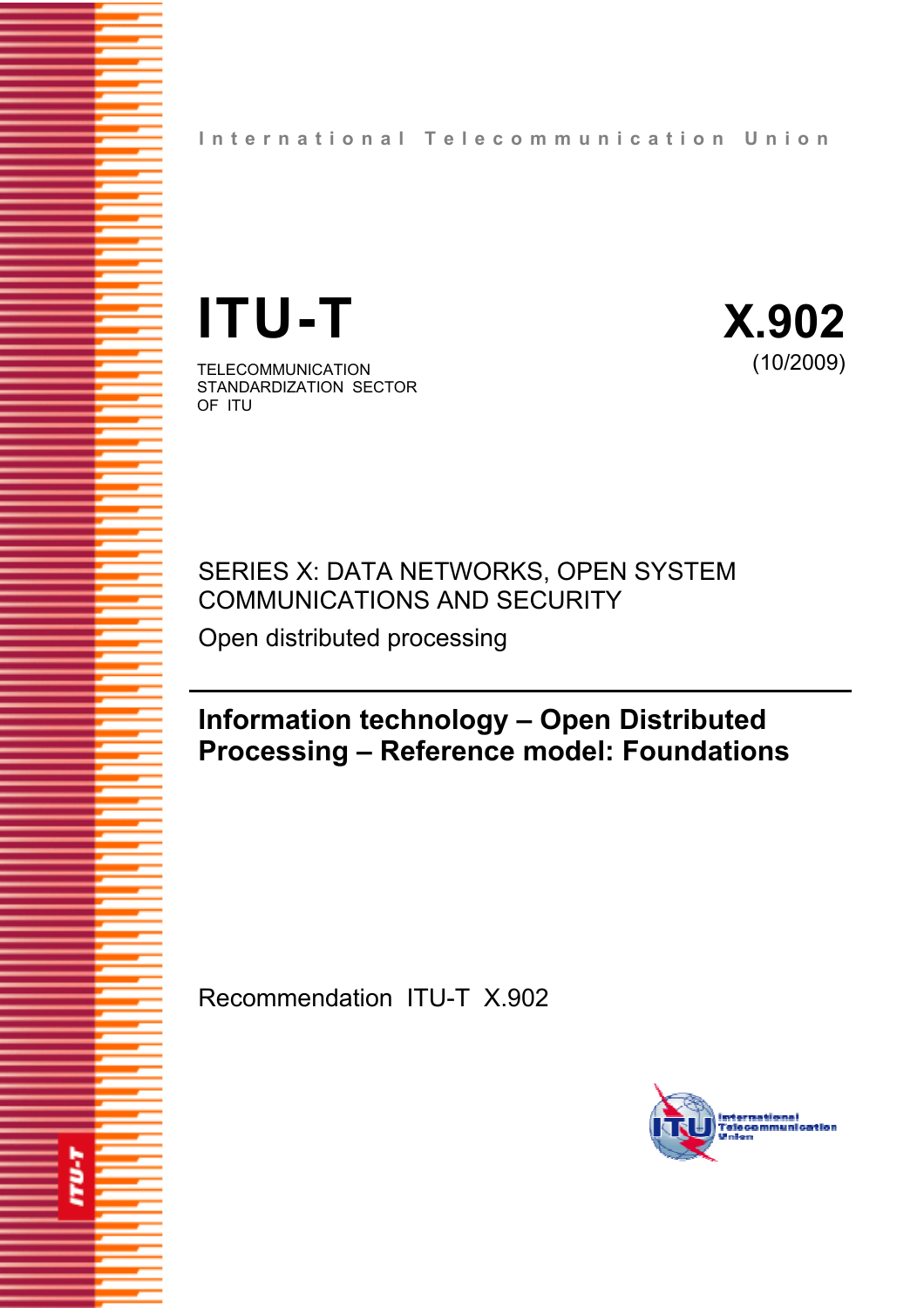# ITU-T X-SERIES RECOMMENDATIONS **DATA NETWORKS, OPEN SYSTEM COMMUNICATIONS AND SECURITY**

| PUBLIC DATA NETWORKS                          |                 |
|-----------------------------------------------|-----------------|
| Services and facilities                       | $X.1 - X.19$    |
| Interfaces                                    | $X.20 - X.49$   |
| Transmission, signalling and switching        | $X.50 - X.89$   |
| Network aspects                               | $X.90 - X.149$  |
| Maintenance                                   | X.150-X.179     |
| Administrative arrangements                   | X.180-X.199     |
| OPEN SYSTEMS INTERCONNECTION                  |                 |
| Model and notation                            | $X.200 - X.209$ |
| Service definitions                           | X.210-X.219     |
| Connection-mode protocol specifications       | X.220-X.229     |
| Connectionless-mode protocol specifications   | X.230-X.239     |
| PICS proformas                                | X.240-X.259     |
| Protocol Identification                       | $X.260 - X.269$ |
| <b>Security Protocols</b>                     | X.270-X.279     |
| Layer Managed Objects                         | X.280-X.289     |
| Conformance testing                           | X.290-X.299     |
| <b>INTERWORKING BETWEEN NETWORKS</b>          |                 |
| General                                       | X.300-X.349     |
| Satellite data transmission systems           | X.350-X.369     |
| IP-based networks                             | X.370-X.379     |
| MESSAGE HANDLING SYSTEMS                      | X.400-X.499     |
| <b>DIRECTORY</b>                              | X.500-X.599     |
| OSI NETWORKING AND SYSTEM ASPECTS             |                 |
| Networking                                    | X.600-X.629     |
| Efficiency                                    | X.630-X.639     |
| Quality of service                            | X.640-X.649     |
| Naming, Addressing and Registration           | X.650-X.679     |
| Abstract Syntax Notation One (ASN.1)          | X.680-X.699     |
| <b>OSI MANAGEMENT</b>                         |                 |
| Systems Management framework and architecture | X.700-X.709     |
| Management Communication Service and Protocol | X.710-X.719     |
| Structure of Management Information           | X.720-X.729     |
| Management functions and ODMA functions       | X.730-X.799     |
| <b>SECURITY</b>                               | X.800-X.849     |
| OSI APPLICATIONS                              |                 |
| Commitment, Concurrency and Recovery          | X.850-X.859     |
| Transaction processing                        | X.860-X.879     |
| Remote operations                             | X.880-X.889     |
| Generic applications of ASN.1                 | X.890-X.899     |
| <b>OPEN DISTRIBUTED PROCESSING</b>            | X.900-X.999     |
| INFORMATION AND NETWORK SECURITY              | X.1000-X.1099   |
| SECURE APPLICATIONS AND SERVICES              | X.1100-X.1199   |
| <b>CYBERSPACE SECURITY</b>                    | X.1200-X.1299   |
| <b>SECURE APPLICATIONS AND SERVICES</b>       | X.1300-X.1399   |

*For further details, please refer to the list of ITU-T Recommendations.*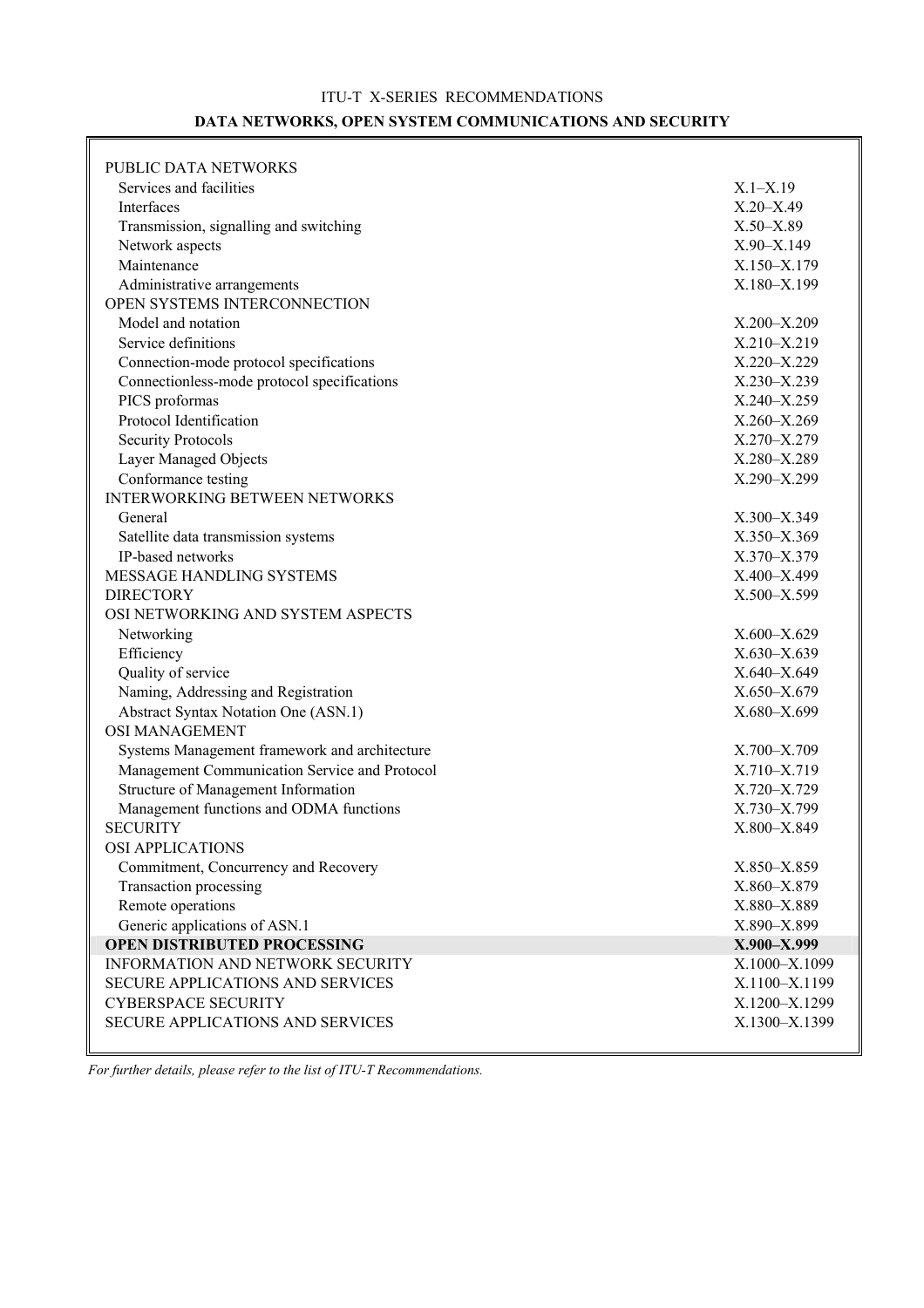#### **INTERNATIONAL STANDARD ISO/IEC 10746-2 RECOMMENDATION ITU-T X.902**

# **Information technology – Open Distributed Processing – Reference model: Foundations**

#### **Summary**

Recommendation ITU-T X.902 | ISO/IEC 10746-2 contains the definition of the concepts and analytical framework for normalized description of (arbitrary) distributed processing systems. It introduces the principles of conformance to ODP standards and the way in which they are applied. This is only to a level of detail sufficient to support Recommendation ITU-T X.903 | ISO/IEC 10746-3 and to establish requirements for new specification techniques.

#### **Source**

Recommendation ITU-T X.902 was approved on 29 October 2009 by ITU-T Study Group 17 (2009-2012) under Recommendation ITU-T A.8 procedures. An identical text is also published as ISO/IEC 10746-2.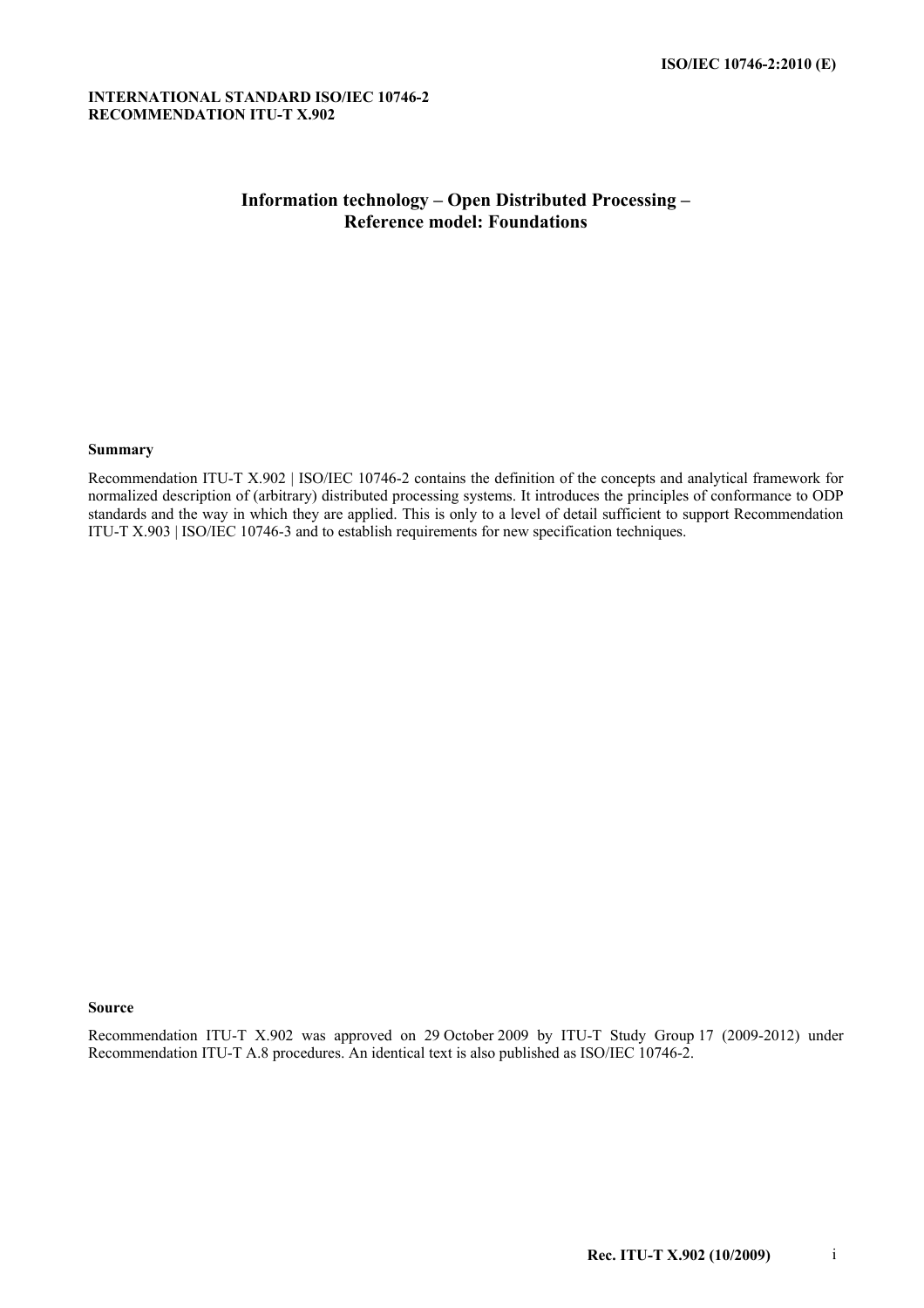#### FOREWORD

The International Telecommunication Union (ITU) is the United Nations specialized agency in the field of telecommunications, information and communication technologies (ICTs). The ITU Telecommunication Standardization Sector (ITU-T) is a permanent organ of ITU. ITU-T is responsible for studying technical, operating and tariff questions and issuing Recommendations on them with a view to standardizing telecommunications on a worldwide basis.

The World Telecommunication Standardization Assembly (WTSA), which meets every four years, establishes the topics for study by the ITU-T study groups which, in turn, produce Recommendations on these topics.

The approval of ITU-T Recommendations is covered by the procedure laid down in WTSA Resolution 1.

In some areas of information technology which fall within ITU-T's purview, the necessary standards are prepared on a collaborative basis with ISO and IEC.

#### NOTE

In this Recommendation, the expression "Administration" is used for conciseness to indicate both a telecommunication administration and a recognized operating agency.

Compliance with this Recommendation is voluntary. However, the Recommendation may contain certain mandatory provisions (to ensure e.g., interoperability or applicability) and compliance with the Recommendation is achieved when all of these mandatory provisions are met. The words "shall" or some other obligatory language such as "must" and the negative equivalents are used to express requirements. The use of such words does not suggest that compliance with the Recommendation is required of any party.

#### INTELLECTUAL PROPERTY RIGHTS

ITU draws attention to the possibility that the practice or implementation of this Recommendation may involve the use of a claimed Intellectual Property Right. ITU takes no position concerning the evidence, validity or applicability of claimed Intellectual Property Rights, whether asserted by ITU members or others outside of the Recommendation development process.

As of the date of approval of this Recommendation, ITU had not received notice of intellectual property, protected by patents, which may be required to implement this Recommendation. However, implementers are cautioned that this may not represent the latest information and are therefore strongly urged to consult the TSB patent database at<http://www.itu.int/ITU-T/ipr/>.

#### © ITU 2010

All rights reserved. No part of this publication may be reproduced, by any means whatsoever, without the prior written permission of ITU.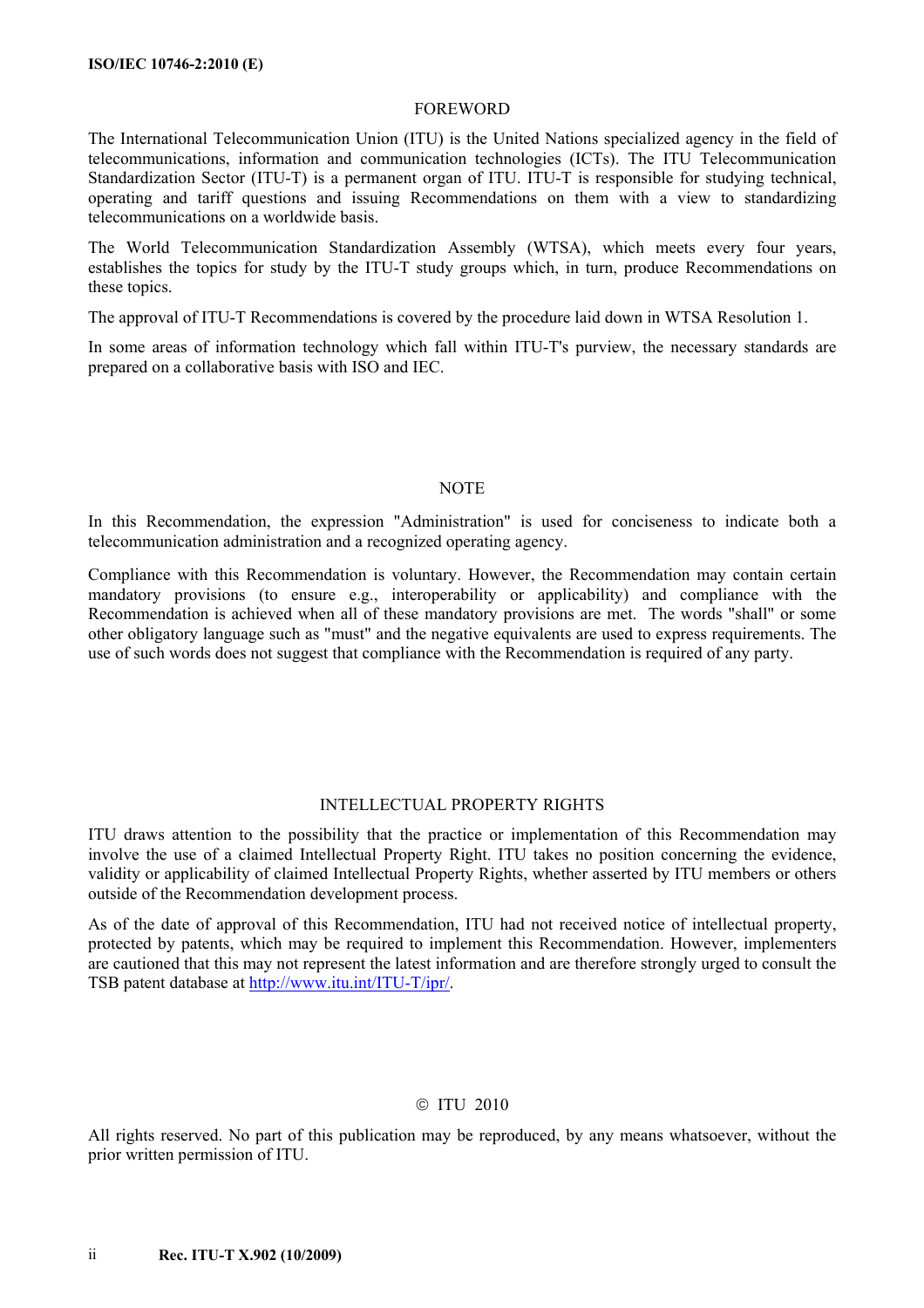#### **CONTENTS**

|    |      | Page   |  |  |  |  |
|----|------|--------|--|--|--|--|
| 1  |      |        |  |  |  |  |
| 2  |      | 1      |  |  |  |  |
|    | 2.1  | 1      |  |  |  |  |
| 3  |      | 1      |  |  |  |  |
|    | 3.1  | 1      |  |  |  |  |
|    | 3.2  | 1      |  |  |  |  |
| 4  |      |        |  |  |  |  |
| 5  |      |        |  |  |  |  |
| 6  |      |        |  |  |  |  |
| 7  |      |        |  |  |  |  |
| 8  |      | 3<br>4 |  |  |  |  |
| 9  |      | 6      |  |  |  |  |
|    | 9.1  | 6      |  |  |  |  |
|    | 9.3  | 6      |  |  |  |  |
| 10 |      | 10     |  |  |  |  |
| 11 |      | 11     |  |  |  |  |
|    | 11.1 | 11     |  |  |  |  |
|    | 11.2 | 11     |  |  |  |  |
|    | 11.3 | 12     |  |  |  |  |
| 12 |      | 13     |  |  |  |  |
| 13 |      | 13     |  |  |  |  |
|    | 13.1 | 13     |  |  |  |  |
|    | 13.2 | 13     |  |  |  |  |
|    | 13.3 | 15     |  |  |  |  |
|    | 13.4 | 15     |  |  |  |  |
|    | 13.5 | 15     |  |  |  |  |
|    | 13.6 | 16     |  |  |  |  |
| 14 |      | 16     |  |  |  |  |
| 15 |      | 17     |  |  |  |  |
|    | 15.1 | 17     |  |  |  |  |
|    | 15.2 | 17     |  |  |  |  |
|    | 15.3 | 17     |  |  |  |  |
|    | 15.4 | 18     |  |  |  |  |
|    | 15.5 | 18     |  |  |  |  |
|    | 15.6 | 19     |  |  |  |  |
|    | 15.7 | 19     |  |  |  |  |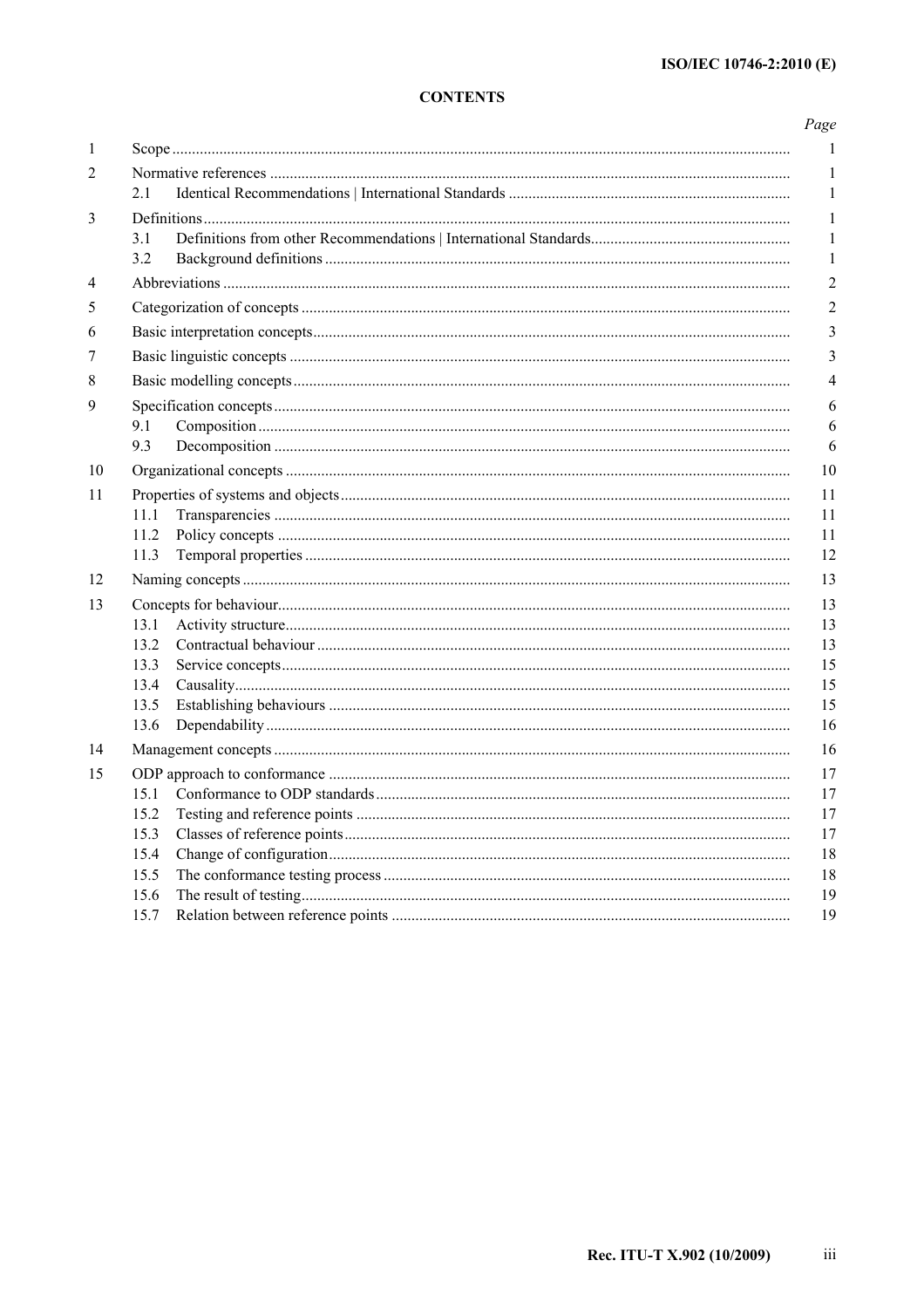#### **Introduction**

The rapid growth of distributed processing has led to a need for a coordinating framework for the standardization of open distributed processing (ODP). This reference model of ODP provides such a framework. It creates an architecture within which support of distribution, interworking, and portability can be integrated.

The reference model of open distributed processing (RM-ODP), Recommendations ITU-T X.901 | ISO/IEC 10746-1 to X.904 | ISO/IEC 10746-4, is based on precise concepts derived from current distributed processing developments and, as far as possible, on the use of formal description techniques for specification of the architecture.

The RM-ODP consists of:

- Recommendation ITU-T X.901 | ISO/IEC 10746-1: Overview: Contains a motivational overview of ODP, giving scoping, justification and explanation of key concepts, and an outline of the ODP architecture. It contains explanatory material on how the RM-ODP is to be interpreted and applied by its users, who may include standards writers and architects of ODP systems. It also contains a categorization of required areas of standardization expressed in terms of the reference points for conformance identified in Rec. ITU-T X.903 | ISO/IEC 10746-3. This part is not normative.
- Recommendation ITU-T X.902 | ISO/IEC 10746-2: Foundations: Contains the definition of the concepts and analytical framework for normalized description of (arbitrary) distributed processing systems. It introduces the principles of conformance to ODP standards and the way in which they are applied. This is only to a level of detail sufficient to support Rec. ITU-T X.903 | ISO/IEC 10746-3 and to establish requirements for new specification techniques. This part is normative.
- Recommendation ITU-T X.903 | ISO/IEC 10746-3: Architecture: Contains the specification of the required characteristics that qualify distributed processing as open. These are the constraints to which ODP standards must conform. It uses the descriptive techniques from Rec. ITU-T X.902 | ISO/IEC 10746-2. This part is normative.
- Recommendation ITU-T X.904 | ISO/IEC 10746-4: Architectural semantics: Contains a formalization of the ODP modelling concepts defined in this Recommendation | International Standard (clauses 8 and 9). The formalization is achieved by interpreting each concept in terms of the constructs of the different standardized formal description techniques. This part is normative.

This Recommendation | International Standard does not contain any annexes.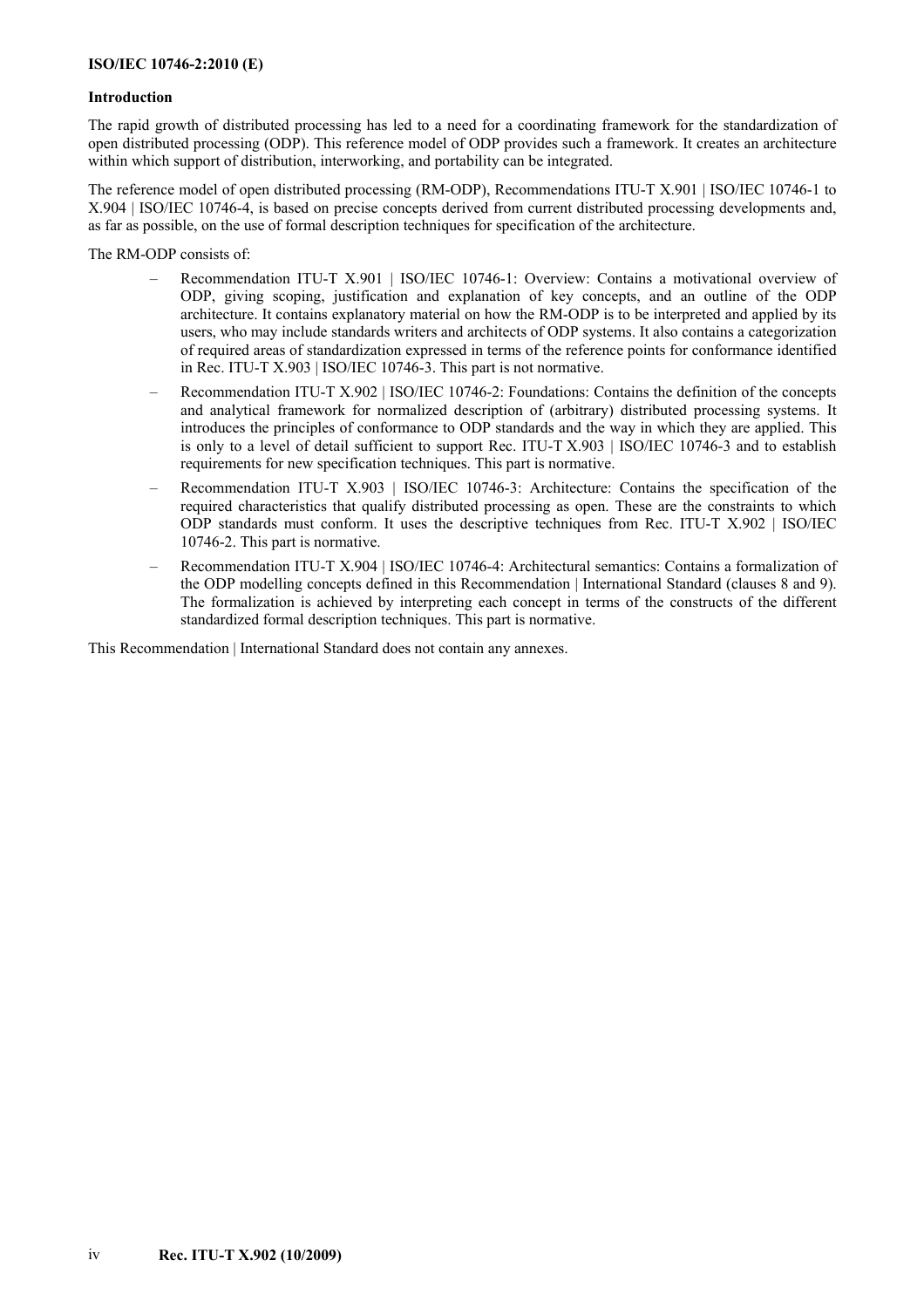#### **INTERNATIONAL STANDARD ITU-T RECOMMENDATION**

# **Information technology – Open Distributed Processing – Reference model: Foundations**

#### **1 Scope**

This Recommendation | International Standard covers the concepts which are needed to perform the modelling of ODP systems (see clauses 6 to 14), and the principles of conformance to ODP systems (see 15).

The concepts defined in clauses 6 to 14 are used in the reference model of open distributed processing to support the definitions of:

- a) the structure of the family of standards which are subject to the reference model;
- b) the structure of distributed systems which claim compliance with the reference model (the configuration of the systems);
- c) the concepts needed to express the combined use of the various standards supported;
- d) the basic concepts to be used in the specifications of the various components which make up the open distributed system.

Clause 15 defines how the various standards supported constrain an implementation and how such an implementation can be tested.

# **2 Normative references**

The following Recommendations and International Standards contain provisions which, through reference in this text, constitute provisions of this Recommendation | International Standard. At the time of publication, the editions indicated were valid. All Recommendations and Standards are subject to revision, and parties to agreements based on this Recommendation | International Standard are encouraged to investigate the possibility of applying the most recent edition of the Recommendations and Standards listed below. Members of IEC and ISO maintain registers of currently valid International Standards. The Telecommunication Standardization Bureau of the ITU maintains a list of currently valid ITU-T Recommendations.

#### **2.1 Identical Recommendations | International Standards**

– Recommendation ITU-T X.903 (1995) | ISO/IEC 10746-3:1996, *Information technology – Open Distributed Processing – Reference Model: Architecture*.

# **3 Definitions**

For the purposes of this Recommendation | International Standard, the following definitions apply.

#### **3.1 Definitions from other Recommendations | International Standards**

There are no definitions from other Recommendations | International Standards in this Recommendation | International Standard.

#### **3.2 Background definitions**

**3.2.1 data**: The representations of informationdealt with by information systems and users thereof.

**3.2.2 distributed processing**: Information processing in which discrete components may be located in different places, and where communication between components may suffer delay or may fail.

- **3.2.3 ODP standards**: This Reference Model and those standards that comply with it, directly or indirectly.
- **3.2.4 open distributed processing**: Distributed processing designed to conform to ODP standards.
- **3.2.5 ODP system**: A system (see 6.5) which conforms to the requirements of ODP standards.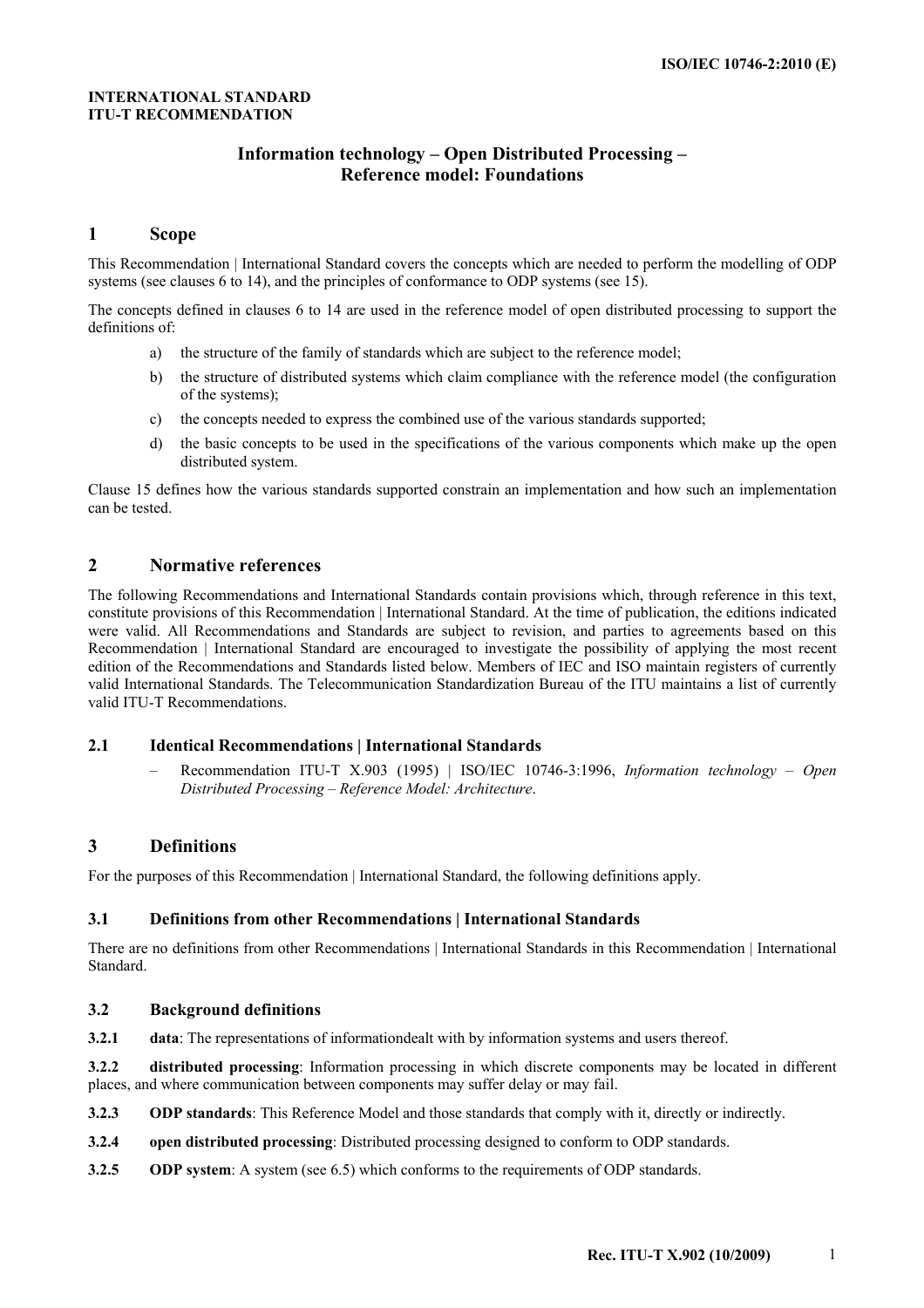**3.2.6 information**: Any kind of knowledge that is exchangeable amongst users, about things, facts, concepts and so on, in a universe of discourse.

Although information will necessarily have some forms of representation to make it communicable, it is the interpretation of this representation (the meaning) that is relevant in the first place.

**3.2.7 viewpoint (on a system)**: A form of abstraction achieved using a selected set of architectural concepts and structuring rules, in order to focus on particular concerns within a system.

**3.2.8 viewpoint correspondence**: A statement that some terms or other linguistic constructs in a specification from one viewpoint are associated with (e.g., describe the same entities as) terms or constructs in a specification from a second viewpoint. The forms of association that can be expressed will depend on the specification technique used.

NOTE – The terms associated by a correspondence need not necessarily be expressed using a single specification technique. The correspondence may associate a term in one specification technique with a term in some different specification technique. Rather than linking every individual pair of terms, general correspondences can also be expressed between specification techniques themselves. For example, composition operators defined in different specification techniques can be associated, implying correspondences wherever these operators are used to link terms in the respective viewpoints.

#### **4 Abbreviations**

For the purposes of this Recommendation | International Standard, the following abbreviations apply:

| <b>ODP</b>   | Open Distributed Processing                           |
|--------------|-------------------------------------------------------|
| OSI          | Open Systems Interconnection                          |
| <b>PICS</b>  | Protocol Implementation Conformance Statement         |
| <b>PIXIT</b> | Protocol Implementation Extra Information for Testing |
| RM-ODP       | Reference Model of Open Distributed Processing        |
| TР           | <b>Transaction Processing</b>                         |

# **5 Categorization of concepts**

The modelling concepts defined in this Recommendation | International Standard are categorized as follows:

- a) *Basic interpretation concepts:* Concepts for the interpretation of the modelling constructs of any ODP modelling language. These concepts are described in clause 6.
- b) *Basic linguistic concepts:* Concepts related to languages; the grammar of any language for the specification of the ODP architecture must be described in terms of these concepts. These concepts are described in clause 7.
- c) *Basic modelling concepts:* Concepts for building the ODP architecture; the modelling constructs of any language must be based on these concepts. These concepts are described in clause 8.
- d) *Specification concepts:* Concepts related to the requirements of the chosen specification languages used in ODP. These concepts are not intrinsic to distribution and distributed systems, but they are requirements to be considered in these specification languages. These concepts are described in clause 9.
- e) *Structuring concepts:* Concepts that emerge from considering different issues in distribution and distributed systems. They may or may not be directly supported by specification languages adequate for dealing with the problem area. Specification of objects and functions that directly support these concepts must be made possible by the use of the chosen specification languages. These concepts are described in clauses 10 to 14.
- f) *Conformance concepts:* Concepts necessary to explain the notions of conformance to ODP standards and of conformance testing. These concepts are defined in clause 15.

Recommendation ITU-T X.903 | ISO/IEC 10746-3 uses the concepts in this Recommendation | International Standard to specify the characteristics for distributed processing to be open. It is organized as a set of viewpoint languages. Each viewpoint language refines concepts from the set defined in this Recommendation | International Standard. It is not necessary for all viewpoint languages to adopt the same notations. Different notations may be chosen as appropriate to reflect the requirements of the viewpoint. These notations may be natural, formal, textual or graphical. However, it will be necessary to establish correspondences between the various languages to ensure overall consistency.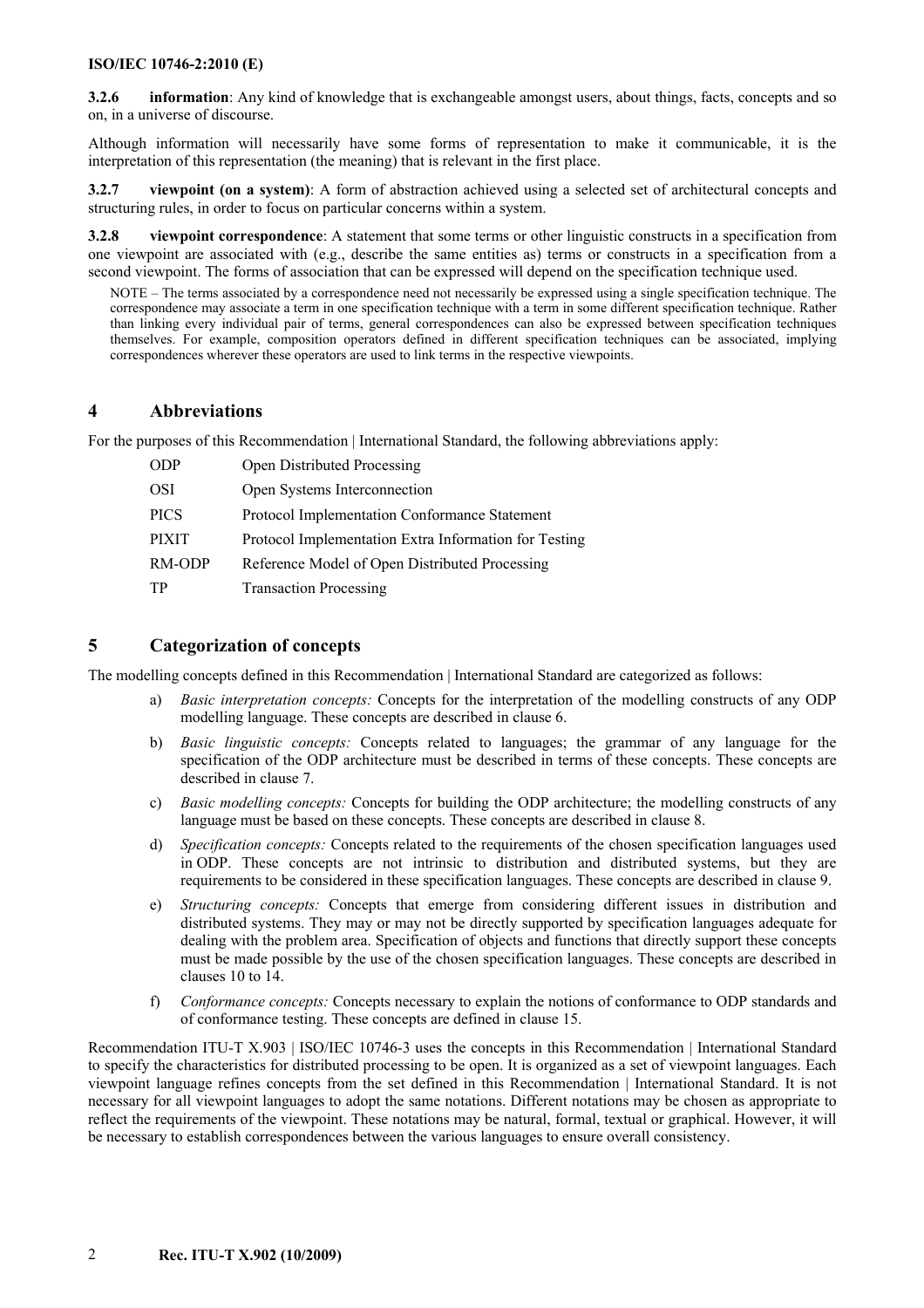# **6 Basic interpretation concepts**

Although much of the ODP architecture is concerned with defining formal constructs, the semantics of the architectural model and any modelling languages used have to be described. These concepts are primarily meta-concepts, i.e., concepts which apply generally to any form of modelling activity. It is not intended that these concepts will be formally defined, or that they be used as the basis of formal definition of other concepts.

Any modelling activity identifies:

- a) elements of the universe of discourse;
- b) one or more pertinent levels of abstraction.

The elements of the universe of discourse are entities and propositions.

**6.1 entity**: Any concrete or abstract thing of interest. While in general the word entity can be used to refer to anything, in the context of modelling it is reserved to refer to things in the universe of discourse being modelled.

**6.2 proposition**: An observable fact or state of affairs involving one or more entities, of which it is possible to assert or deny that it holds for those entities.

**6.3 abstraction**: The process of suppressing irrelevant detail to establish a simplified model, or the result of that process.

**6.4 atomicity**: An entity is atomic at a given level of abstraction if it cannot be subdivided at that level of abstraction.

Fixing a given level of abstraction may involve identifying which elements are atomic.

**6.5** system: Something of interest as a whole or as comprised of parts. Therefore a system may be referred to as an entity. A component of a system may itself be a system, in which case it may be called a subsystem.

NOTE – For modelling purposes, the concept of system is understood in its general, system-theoretic sense. The term "system" can refer to an information processing system but can also be applied more generally.

**6.6 architecture (of a system)**: A set of rules to define the structure of a system and the interrelationships between its parts.

# **7 Basic linguistic concepts**

Whatever the concepts or semantics of a modelling language for the ODP Architecture, the language will be expressed in some syntax, which may include linear text or graphical conventions. It is assumed that any suitable language will have a grammar defining the valid set of symbols and well-formed linguistic constructs of the language. The following concepts provide a common framework for relating the syntax of any language used for the ODP architecture to the interpretation concepts.

**7.1 term**: A linguistic construct which may be used to refer to an entity.

The reference may be to any kind of entity including a model of an entity or another linguistic construct.

**7.2 sentence**: A linguistic construct containing one or more terms and predicates; a sentence may be used to express a proposition about the entities to which the terms refer.

A predicate in a sentence may be considered to refer to a relationship between the entities referred to by the terms it links.

**7.3 model**: A system of postulates, value declarations and inference rules presented as a description of a state of affairs (universe of discourse).

NOTE – Construction of a model allows precise description and reasoning about the state of affairs.

**7.4 specification**: A concrete representation of a model in some notation. Being in the real world, a specification can be inspected, manipulated or communicated.

NOTE 1 – The specification may itself be an entity in the universe of discourse of the model it represents, but in simple cases it will generally only be modelled in a separate universe of discourse addressing the system development process.

NOTE 2 – The specification can be instantiated by one or more implementations, particularly, for example, in the specification of commodity software products. Each instantiation of the specification will, in general, represent a separate universe of discourse and so lead to a separate set of entities with the relationships defined in the specification. Thus declaration of, for example, a singleton object (such as the ODP system) in a specification will lead to a separate ODP system instance each time the specification is implemented. This specification-instantiation distinction should be distinguished from the familiar type-instance distinctions between terms within the specification.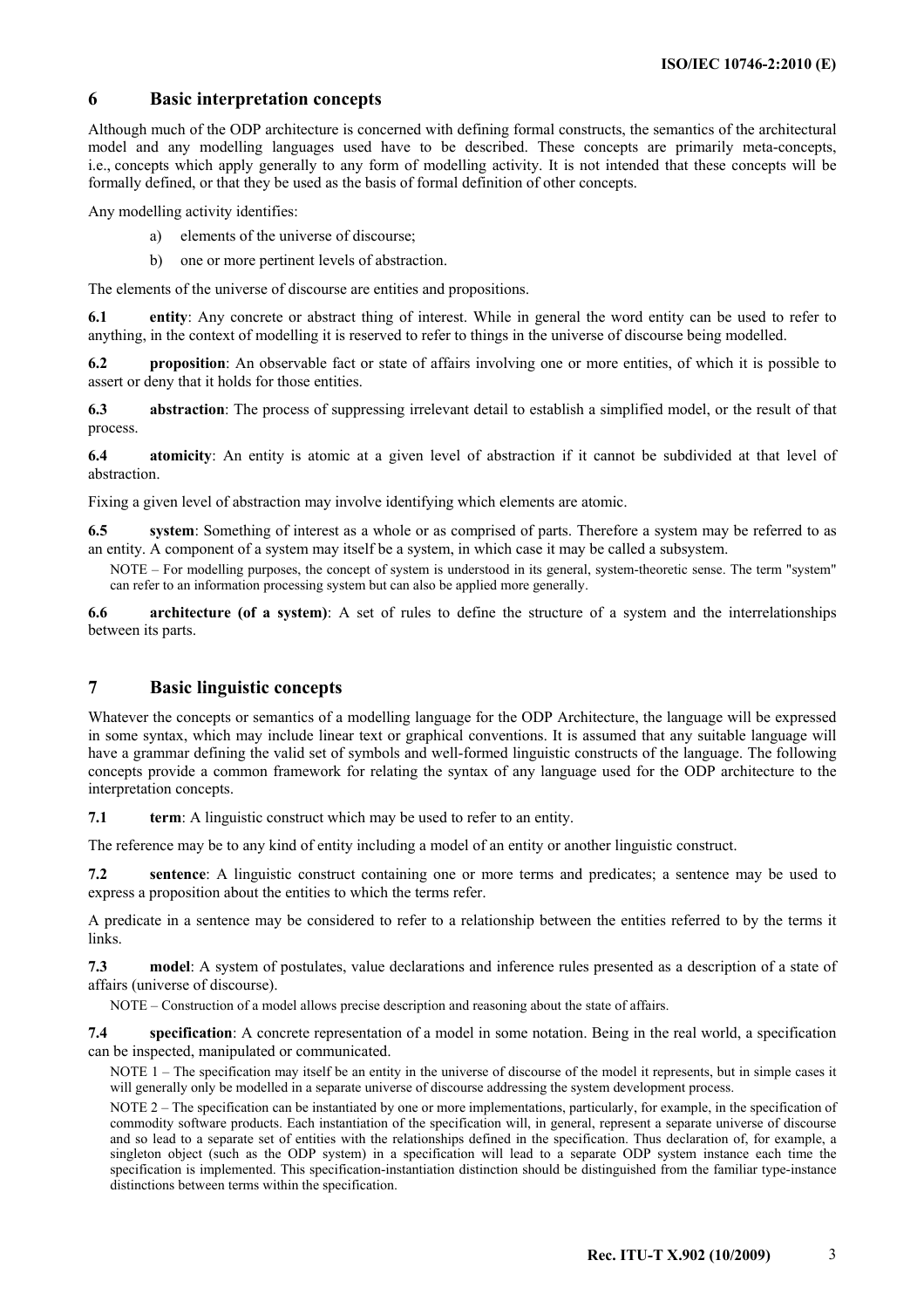NOTE 3 – The relationship between a specification and its implementation underlies the conformance architecture defined in clause 15.

**7.5 notation**: A means of concrete representation for a particular type of a model, expressed as a grammar and suitable glyphs for its terminal symbols.

NOTE – One notation may be capable of representing a number of types of models, or of representing a specific viewpoint on a more general model.

#### **8 Basic modelling concepts**

The detailed interpretation of the concepts defined in this clause will depend on the specification language concerned, but these general statements of concept are made in a language-independent way to allow the statements in different languages to be interrelated.

The basic concepts are concerned with existence and activity: the expression of what exists, where it is and what it does.

**8.1 object**: A model of an entity. An object is characterized by its behaviour (see 8.7) and, dually, by its state (see 8.8). An object is distinct from any other object. An object is encapsulated, i.e., any change in its state can only occur as a result of an internal action or as a result of an interaction (see 8.3) with its environment (see 8.2).

An object interacts with its environment at its interaction points (see 8.12).

Depending on the viewpoint, the emphasis may be placed on behaviour or on state. When the emphasis is placed on behaviour, an object is informally said to perform functions and offer services (an object which makes a function available is said to offer a service (see 13.3.1)). For modelling purposes, these functions and services are specified in terms of the behaviour of the object and of its interfaces (see 8.5). An object can perform more than one function. A function can be performed by the cooperation of several objects.

NOTE – The expression "use of a function" is a shorthand for the interaction with an object which performs the function.

#### **8.2 environment (of an object)**: The part of the model which is not part of that object.

NOTE – In many specification languages, the environment can be considered to include at least one object which is able to participate without constraint in all possible interactions (see 8.3), representing the process of observation.

**8.3 action**: Something which happens.

Every action of interest for modelling purposes is associated with at least one object.

The set of actions associated with an object is partitioned into **internal actions** and **interactions**. An internal action always takes place without the participation of the environment of the object. An interaction takes place with the participation of the environment of the object.

NOTE 1 – "Action" means "action occurrence" not "action type". That is to say, different actions within a specification may be of the same type but still distinguishable in a series of observations. Depending on context, a specification may express that an action has occurred, is occurring or may occur.

This usage of action occurrence needs to be seen in the light of the notes on specification in 7.4. Thus the specification of a firework may require it to produce five flashes and a bang, which are six actions where flash and bang are action types. However, each member of a box of fireworks conforming to this specification will produce its own copy of this behaviour.

NOTE 2 – The granularity of actions is a design choice. An action need not be instantaneous. Actions may overlap in time.

NOTE 3 – Interactions may be labelled in terms of cause and effect relationships between the participating objects. The concepts that support this are discussed in 13.3.

NOTE 4 – An object may interact with itself, in which case it is considered to play at least two roles in the interaction.

NOTE 5 – Involvement of the environment represents observability. Thus, interactions are observable whereas internal actions are not observable, because of object encapsulation. In most specification techniques observability is an implicit property of the environment and, therefore, it is not necessary to model the observer explicitly; however, there may, in some circumstances, be a need to include an explicit observer object in the specification, thereby increasing the cardinality of all interactions.

NOTE 6 – Observability of an action may depend on the level of specification. For instance, an action specification at one level of abstraction or in one viewpoint may correspond to a specification of multiple concurrent actions at a different level of abstraction or in another viewpoint. For example, a basic single function of a system in one viewpoint may be realized by multiple concurrent actions in a different viewpoint, defining a grid computing or sensor network, each one executing at the same time on network-connected computers in different locations. In this case, the observability of the occurrence of the basic single action can be deduced from the observability of those other multiple concurrent actions.

**8.4 event**: The fact that an action has taken place. When an event occurs, the information about the action that has taken place becomes part of the state of the system and may thus subsequently be communicated in other interactions. Such a communication is called an event notification; it carries the information about the event from the object that performs or observes it to other objects that have a need to take action as a result of it.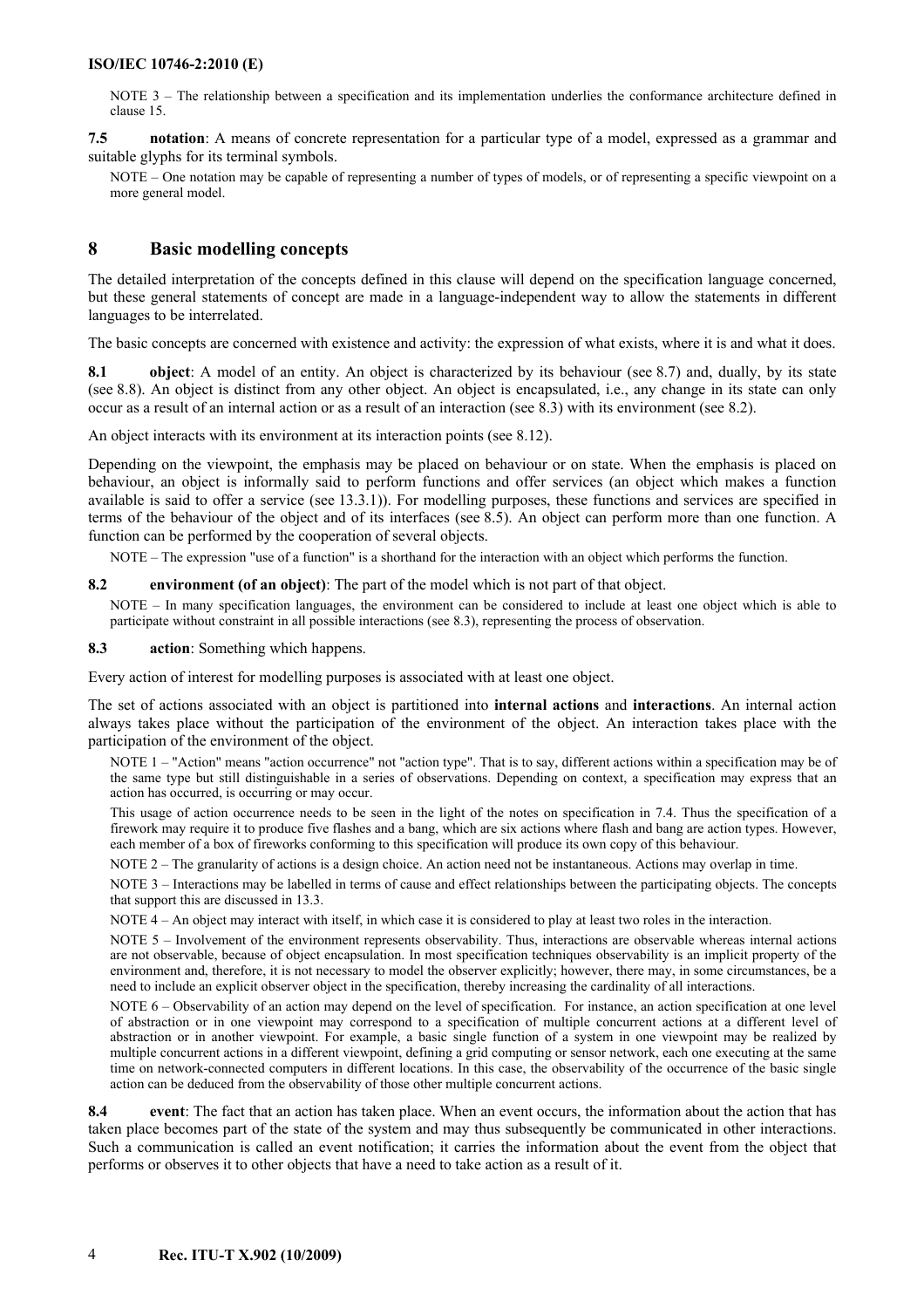NOTE 1 – An action changes the state of the objects participating in it; an event is the fact that the action has occurred; an event notification is a communication about the event, caused by some action; the receipt of the notification changes the state of objects not participating in the original action.

NOTE 2 – An event notification may convey information about the fact that an internal action has occurred. For example, an internal action may change the availability of some server and a subsequent event notification may convey this fact to its potential clients.

**8.5 interface**: An abstraction of the behaviour of an object that consists of a subset of the interactions of that object together with a set of constraints on when they may occur*.*

Each interaction of an object belongs to a unique interface. Thus, the interfaces of an object form a partition of the interactions of that object.

NOTE 1 – An interface constitutes the part of an object behaviour that is obtained by considering only the interactions of that interface and by hiding all other interactions. Hiding interactions of other interfaces will generally introduce non-determinism as far as the interface being considered is concerned.

NOTE 2 – The phrase "an interface between objects" is used to refer to the binding (see 13.5.2) between interfaces of the objects concerned. In the two-party case, such bindings normally link interfaces with complementary causalities. For example, in a client-server binding (see 13.4.5 and 13.4.6), a client initiating interface is bound to a server providing interface. In many specification languages, the fact that the client has an initiating interface is not explicit, but is indicated by stating a requirement for the kind of server needed if the client is to operate successfully, i.e., the concept of a required interface.

NOTE 3 – An interface of an object may be used by other objects. Using interfaces provided by other objects may constitute a part of the object's behaviour.

NOTE 4 – If an interface is provided by an object, part of the providing object's behaviour is triggered when this interface is used by other objects. If an object uses an interface of some providing object, this is expressed by its behaviour involving an interaction which forms part of its own initiating interface. The interaction in the first object's initiating interface is associated with the corresponding interaction in the other object's providing interface as a result of the binding process between the two interfaces. An object may provide both initiating and providing interfaces.

**8.6 activity**: A single-headed directed acyclic graph of actions, where occurrence of each action in the graph is made possible by the occurrence of all immediately preceding actions (i.e., by all adjacent actions which are closer to the head).

**8.7 behaviour (of an object)**: A collection of actions with a set of constraints on when they may occur.

The specification language in use determines the constraints which may be expressed. Constraints may include for example sequentiality, non-determinism, concurrency or real-time constraints.

A behaviour may include internal actions.

The actions that actually take place are restricted by the environment in which the object is placed.

- NOTE 1 The composition (see 9.1) of a collection of objects implicitly yields an equivalent object representing the composition. The behaviour of this object is often referred to simply as the behaviour of the collection of objects.
- NOTE 2 Action and activity are degenerate cases of behaviour.

NOTE 3 – In general, several sequences of interactions, called traces (see 9.7) are consistent with a given behaviour.

**8.8 state (of an object)**: At a given instant in time, the condition of an object that determines the set of all sequences of actions (or traces) in which the object can participate.

Since, in general, behaviour includes many possible series of actions in which the object might take part, knowledge of state does not necessarily allow the prediction of the sequence of actions which will actually occur.

State changes are effected by actions; hence a state is partially determined by the previous actions in which the object took part.

Since an object is encapsulated, its state cannot be changed directly from the environment, but only indirectly as a result of the interactions in which the object takes part.

**8.9** communication: The conveyance of information between two or more objects as a result of one or more interactions, possibly involving some intermediate objects.

NOTE 1 – Communications may be labelled in terms of a cause and effect relationship between the participating objects. Concepts to support this are discussed in 13.3.

NOTE 2 – Every interaction is an instance of a communication.

NOTE 3 – Any communication can be seen as an interaction by abstracting away intermediate objects involved in the communication.

NOTE 4 – Any communication (and, hence, any interaction) can be provided by a wide range of technologies such as remote invocation, message transfer, etc.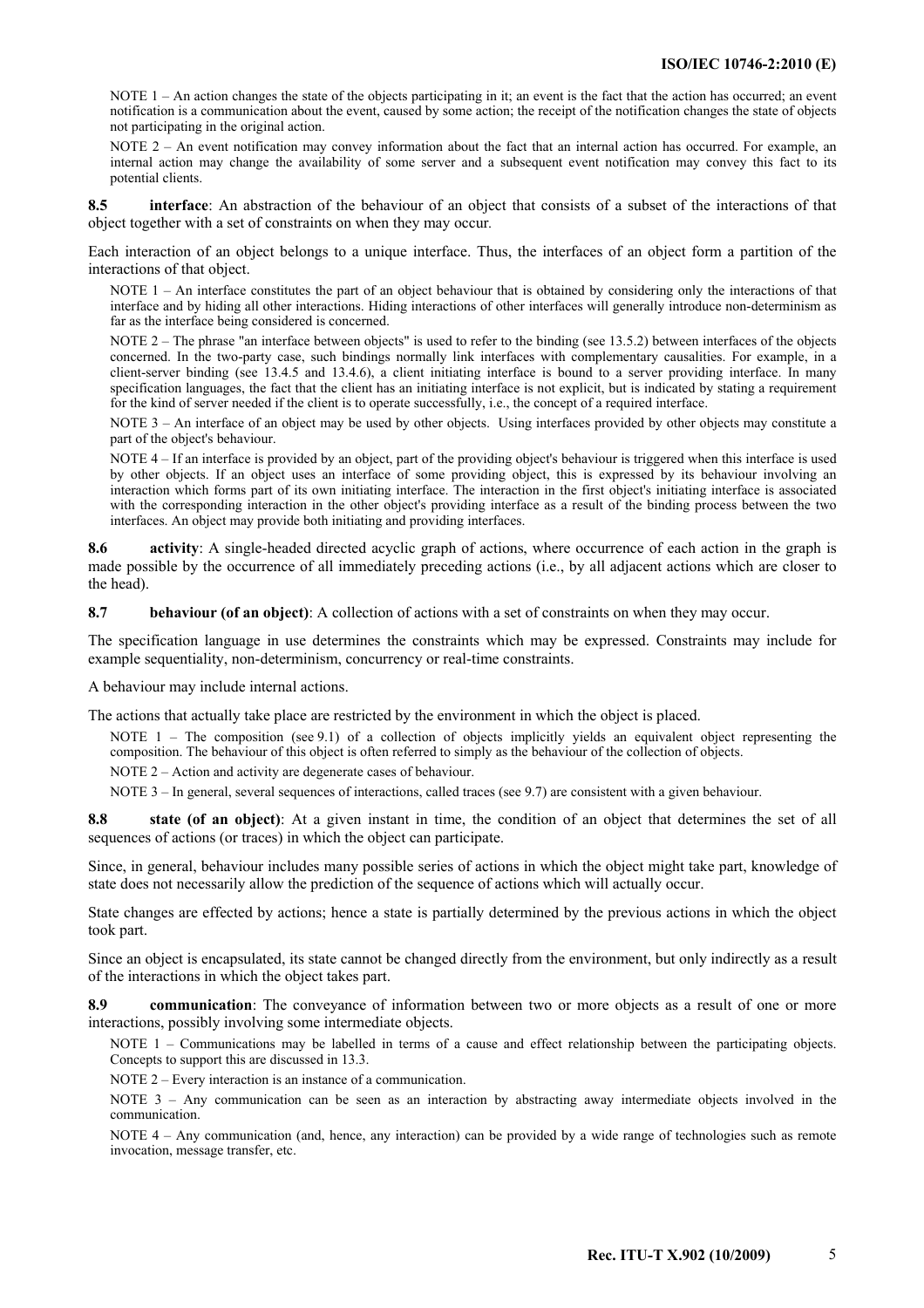**8.10 location in space**: An interval of arbitrary size in space at which an action can occur.

**8.11 location in time**: An interval of arbitrary size in time at which an action can occur.

NOTE 1 – The extent of the interval in time or space is chosen to reflect the requirements of a particular modelling task and the properties of a particular specification technique. A single location in one specification may be subdivided in either time or space (or both) in another specification. In a particular specification, a location in space or time is defined relative to some suitable coordinate system.

NOTE 2 – By extension, the location of an object is the union of the locations of the actions in which the object may take part.

**8.12 interaction point**: A location at which there exists a set of interfaces.

At any given location in time, an interaction point is associated with a location in space, within the specificity allowed by the specification language in use. Several interaction points may exist at the same location. An interaction point may be mobile.

**8.13 relation**: An association between two or more domains of entities. In RM-ODP, relations can be defined for, at least, objects, interfaces and actions.

**8.14 relationship**: An association between two or more entities.

NOTE – Relationships are instances of relations.

# **9 Specification concepts**

#### **9.1 Composition**

- $(Of objects) A$  combination of two or more objects yielding a new object, at a different level of abstraction. The characteristics of the new object are determined by the objects being combined and by the way they are combined. The behaviour of a composite object is the corresponding composition of the behaviour of the component objects.
- b) (Of behaviours) A combination of two or more behaviours yielding a new behaviour. The characteristics of the resulting behaviour are determined by the behaviours being combined and the way they are combined.

NOTE 1 – Examples of combination techniques are sequential composition, concurrent composition, interleaving, choice, and hiding or concealment of actions. These general definitions will always be used in a particular sense, identifying a particular means of combination.

NOTE 2 – In some cases, the composition of behaviours may yield a degenerate behaviour, e.g., deadlock, due to the constraints on the original behaviours.

**9.2 Composite object**: An object expressed as a composition.

#### **9.3 Decomposition**

- a) (Of an object) The specification of a given object as a composition.
- b) (Of a behaviour) The specification of a given behaviour as a composition.

Composition and decomposition are dual terms and represent dual specification.

**9.4** behavioural compatibility: An object is behaviourally compatible with a second object with respect to a set of criteria (see Notes 1 and 2) if the first object can replace the second object without the environment being able to notice the difference in the objects' behaviour on the basis of the set of criteria.

Typically, the criteria impose constraints on the allowed behaviour of the environment. If the criteria are such that the environment behaves as a tester for the original object, i.e., the environment defines the smallest behaviour that does not constrain the behaviour of the original object, the resulting behavioural compatibility relation is called extension.

The criteria may allow the replacement object to be derived by modification of an otherwise incompatible object in order that it should be an acceptable replacement. An example of such a modification might be hiding of additional parameters on certain interactions. In this way, an interaction of the new object can be made to look like an interaction of the original object. In such cases behavioural compatibility is called **coerced behavioural compatibility**. If no modification is necessary, behavioural compatibility is called **natural behavioural compatibility**.

The concept of behavioural compatibility defined above on objects applies equally well to the behavioural compatibility of templates and of template types.

Behavioural compatibility is reflexive, but not necessarily symmetric or transitive (though it may be either or both).

NOTE 1 – The set of criteria depends on the language in use and the testing theory applied.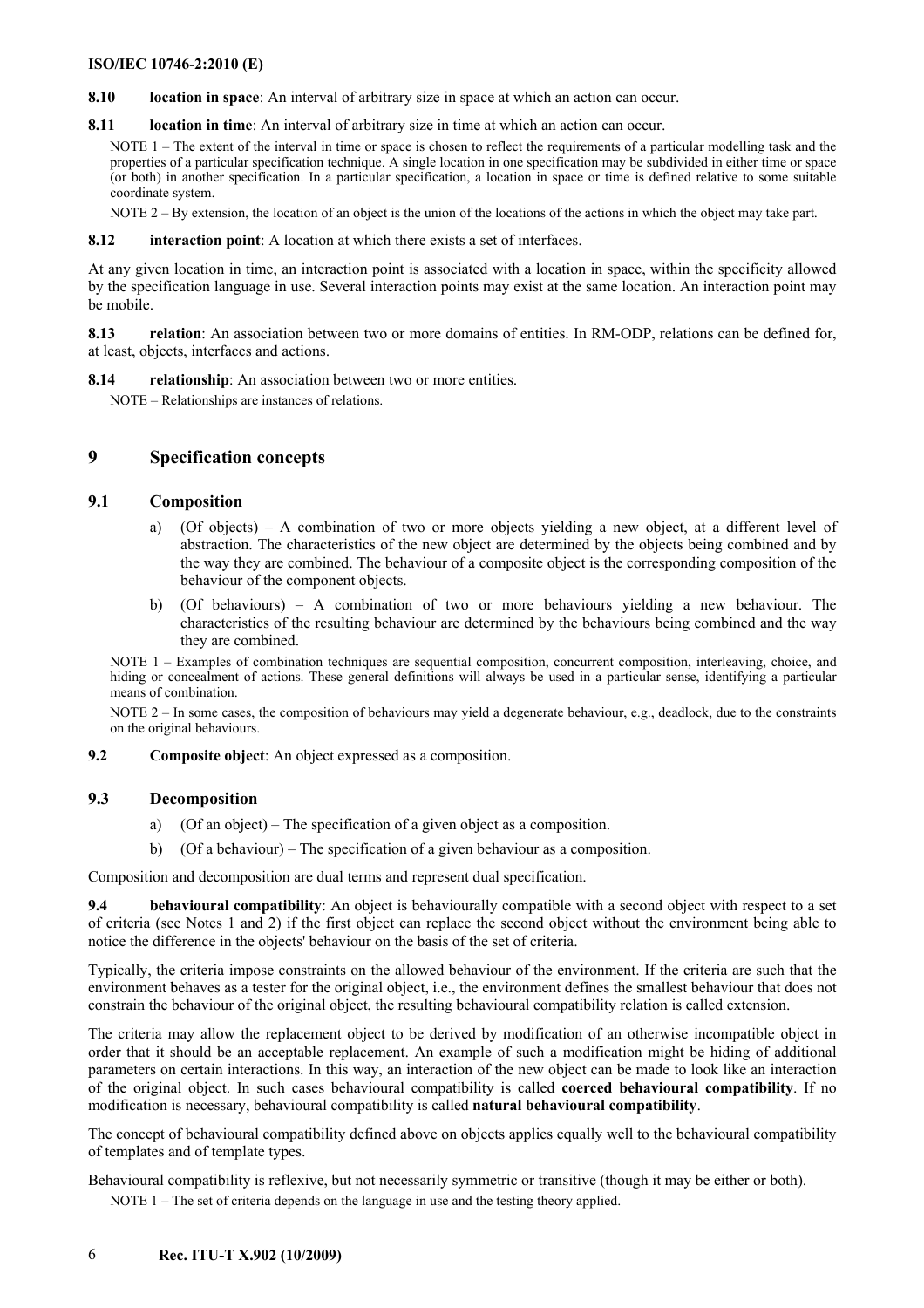NOTE 2 – Behavioural compatibility (with respect to a set of criteria) can be defined on template (see 9.13) and template types (see 9.22), thus:

- a) if S and T are object templates, S is said to be behaviourally compatible with T if and only if any S-instantiation is behaviourally compatible with some T-instantiation (see 9.16);
- b) if U and V are object template types, U and V are said to be behaviourally compatible if their corresponding templates are *behaviourally compatible*.

**9.5 interoperability**: Capability of objects to collaborate, that is, the capability mutually to communicate information in order to exchange events, proposals, requests, results, commitments and flows.

NOTE – The term covers interoperability for different areas of concern (syntactic, semantic, pragmatic, etc.).

**9.6 refinement**: The process of transforming one specification into a more detailed specification. The new specification can be referred to as a refinement of the original one. Specifications and their refinements typically do not coexist in the same system description. Precisely what is meant by a more detailed specification will depend on the chosen specification language.

For each meaning of behavioural compatibility determined by some set of criteria (see 9.4), a specification technique will permit the definition of a refinement relationship. If template X refines a template Y, it will be possible to replace an object instantiated from Y by one instantiated from X in the set of environments determined by the selected definition of behavioural compatibility. Refinement relationships are not necessarily either symmetric or transitive.

**9.7 trace**: A record of an object's interactions, from its initial state to some other state.

A trace of an object is thus a finite sequence of interactions. The behaviour uniquely determines the set of all possible traces, but not vice versa. A trace contains no record of an object's internal actions.

**9.8**  $\langle X \rangle$  **pattern**: The abstract specification of a composition of objects that results in any instance of the composition having a given property, named by X.

NOTE 1 – A pattern cannot, by itself, be instantiated (see <X> template, 9.13).

NOTE 2 – This definition is a generalization of the well-known concept of a design pattern. There  $\langle X \rangle$  is the pattern name e.g., the factory design pattern.

**9.9 type (of an**  $\langle X \rangle$ **): A predicate characterizing a collection of**  $\langle X \rangle$ **s. An**  $\langle X \rangle$  **is of the type, or satisfies the type,** if the predicate holds for that  $\langle X \rangle$ . A specification defines which of the terms it uses have types, i.e., are  $\langle X \rangle$ s. In RM-ODP, types are needed for, at least, objects, interfaces and actions.

The notion of type classifies the entities into categories, some of which may be of interest to the specifier (see the concept of class in 9.10).

**9.10** class (of <**X**>s): The set of all <**X**> $>$ s satisfying a type (see 9.9). The elements of the set are referred to as members of the class.

NOTE 1 – A class may have no members.

NOTE 2 – Whether the size of the set varies with time depends on the definition of the type.

**9.11** subtype/supertype: A type A is a subtype of a type B, and B is a supertype of A, if every  $\langle X \rangle$  which satisfies A also satisfies B.

The subtype and supertype relations are reflexive, transitive and anti-symmetric.

**9.12 subclass/superclass**: One class A is a subclass of another class B, and B is a superclass of A, precisely when the type associated with A is a subtype of the type associated with B.

NOTE – A subclass is by definition a subset of any of its superclasses.

**9.13**  $\langle X \rangle$  template: The specification of the common features of a collection of  $\langle X \rangle$ s in sufficient detail that an  $\langle X \rangle$  can be instantiated using it.  $\langle X \rangle$  can be anything that has a type (see 9.9).

An <X> template is an abstraction of a collection of <X>s.

A template may specify parameters to be bound at instantiation time.

The definition given here is generic; the precise form of a template will depend on the specification technique used. The parameter types (where applicable) will also depend on the specification technique used.

Templates may be combined according to some calculus. The precise form of template combination will depend on the specification language used.

**9.14** action signature: The specification of an action that comprises the name for the action, the number, names and types of its parameters, and an indication of the causality of the object that instantiates the action template.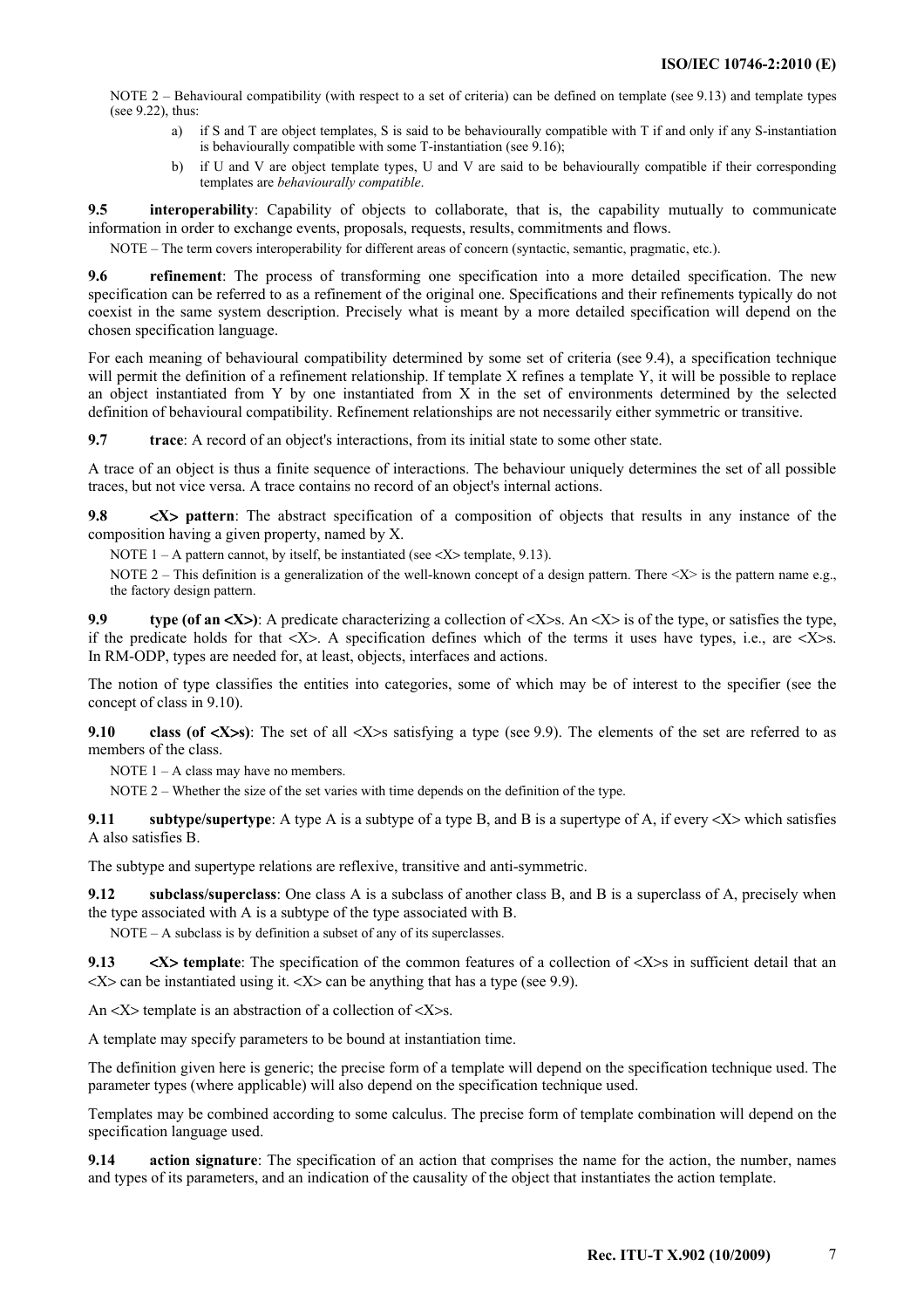NOTE 1 – Action signatures focus just on the syntactic aspects of the specification of action, while action templates cover all aspects. Hence, an action template normally comprises the specification of the action signature, together with further information such as a behavioural specification and an environment contract specification, for instance.

NOTE 2 – The inclusion, in an action signature, of information about the number of parameters is optional.

**9.15** interface signature: The set of action signatures associated with the interactions of an interface.

An object may have many interfaces with the same signature.

NOTE – Usually, interface signatures are part of the specification of interface templates. Thus, an interface template comprises the specification of the interface signature, a behaviour specification and an environment contract specification.

**9.16** instantiation (of an  $\langle X \rangle$  template): An  $\langle X \rangle$  produced from a given  $\langle X \rangle$  template and other necessary information. This  $\langle X \rangle$  exhibits the features specified in the  $\langle X \rangle$  template.  $\langle X \rangle$  can be anything that has a type (see 9.9).

The definition given here is generic: how to instantiate an <X> template depends on the specification language used. Instantiating an <X> template may involve actualization of parameters, which may in turn involve instantiating other <X> templates or binding of existing interfaces (see 13.5).

NOTE 1 – Instantiating an action template just results in an action occurring. The phrase "instantiation of an action template" is deprecated. "Occurrence of an action" is preferred.

NOTE  $2 - If  $\langle X \rangle$  is an object, it is instantiated in its initial state. An object can participate in interactions immediately after its$ instantiation.

NOTE 3 – Instantiations from different templates may satisfy the same type. Instantiations from the same template may satisfy different types.

**9.17 role**: A formal placeholder in the specification of a composite object. It identifies those aspects of the behaviour of some component object required for it to form part of the composite and links them as constraints on an actual object in an instance of the composite. In order to satisfy the specification, the actual object is required to exhibit the specified behaviour. It is then said to fulfil the role in the instance of the composite.

Thus, the specification of the composite object is expressed as a composition of roles, which parameterize it. Instantiation binds specific component objects to each of the role parameters in the specification of the resultant composite object.

NOTE 1 – The metaphor on which the role concept is based is theatrical. The text of a play is expressed in terms of lines and actions associated with various roles, which are declared initially in a cast-list. Putting the play on involves assigning actors to the various roles, although one actor may play several minor roles, and the actor playing a role may change during the run of the production. Identifying the roles rather than the actors obviously makes the script more reusable.

NOTE 2 – Any dynamic agreement governing shared behaviour of two or more objects implicitly defines a template for a composite object and the roles of those objects in that composite object. Thus, roles are defined in interactions (see 8.3), contracts (see 11.2.1), liaisons (see 13.2.4) and bindings (see 13.5.2), amongst others. When roles are defined in such contexts, the term role should be appropriately qualified (e.g., interaction-role, contract-role, etc.).

**9.18** creation (of an  $\langle X \rangle$ ): Instantiating an  $\langle X \rangle$ , when it is achieved by an action of objects in the model.  $\langle X \rangle$  can be anything that can be instantiated, in particular objects and interfaces.

If  $\langle X \rangle$  is an interface, it is either created as part of the creation of a given object, or as an additional interface to the creating object. As a result, any given interface must be part of an object.

**9.19** introduction (of an  $\langle X \rangle$ ): Instantiating an  $\langle X \rangle$  when it is not achieved by an action of objects in the model.

NOTE  $1 - An < X > can$  be instantiated either by creation or introduction but not both.

NOTE 2 – Introduction does not apply to interfaces and actions since these are always supported by objects.

**9.20 deletion (of an**  $\langle$ **<b>X** $\rangle$ ): The action of destroying an instantiated  $\langle$ X $\rangle$ .  $\langle$ X $\rangle$  can be anything that can be instantiated, in particular objects and interfaces.

If  $\langle X \rangle$  is an interface, it can only be deleted by the object to which it is associated.

NOTE – Deletion of an action is not meaningful: an action just happens.

**9.21 instance (of a type)**: An <X> that satisfies the type.

**9.22** template type (of an  $\langle X \rangle$ ): A predicate defined in a template that holds for all the instantiations of the template and that expresses the requirements the instantiations of the template are intended to fulfil.

The object template subtype/supertype relation does not necessarily coincide with behavioural compatibility. Instances of a template type need not be behaviourally compatible with instantiations of the associated template. They do coincide if:

- a) a transitive behavioural compatibility relation is considered; and
- b) template subtypes are behaviourally compatible with their template supertypes.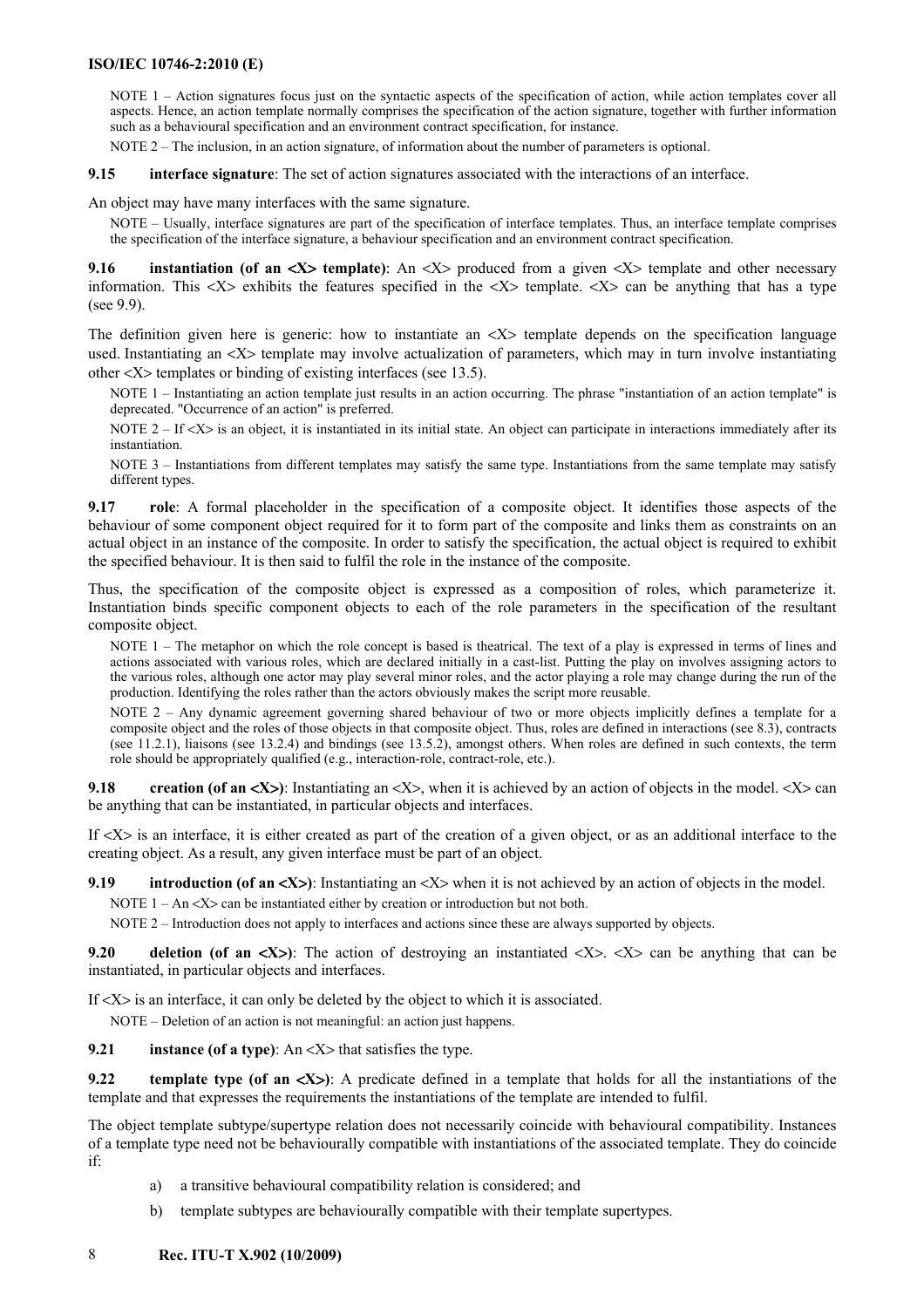NOTE 1 – This concept captures the notion of substitubility by design.

NOTE 2 – The form of the predicate that expresses the template type depends on the specification language used.

NOTE 3 – As a shorthand, "instances of a template T" are defined to be "instances of the template type associated with template T".

NOTE 4 – Figure 1 illustrates the relationships between some of the concepts: template type, template class, etc. The set of instances of **t** contains both the set of instantiations of **t** and the sets of all instantiations of subtypes of **t**. The sets of instantiations of different templates are always disjoint.



**Figure 1 – Relationship between templates, instantiations and instances** 

**9.23** template class (of an  $\langle X \rangle$ ): The set of all  $\langle X \rangle$ s satisfying an  $\langle X \rangle$  template type, i.e., the set of  $\langle X \rangle$ s which are instances of the  $\langle X \rangle$  template.  $\langle X \rangle$  can be anything that has a type (see 9.9).

Each template defines a single template class, so we may refer to instances of the template as instances of the template-class.

The notion of class is used to refer to a general classification of <X>s. Template class is a more restrictive notion where the members of a template class are limited to those instantiated from the template (or any of its subtypes), i.e., those <X>s which satisfy the <X> template type.

NOTE – Given a template type, we may shorten statements of the form "the template class associated with template A is a subclass of the template class associated with template B" to "template A is a subclass of template B" or "template A is a subtype of template B".

**9.24 derived class/base class**: If a template A is an incremental modification of a template B, then the template class CA of instances of A is a derived class of the template class CB of instances of B, and the CB is a base class of CA.

The criteria for considering an arbitrary change to be an incremental modification would depend on metrics and conventions outside of this Recommendation | International Standard. If the criteria allow, a derived class may have several base classes.

The incremental modification relating templates must ensure that self-reference or recursion in the template of the base class becomes self-reference or recursion in the template of the derived class.

The incremental modification may, in general, involve adding to or altering the properties of the base template to obtain the derived template.

Classes can be arranged in an inheritance hierarchy according to derived class/base class relationships. This is the interpretation of inheritance in the ODP reference model. If classes can have several base classes, inheritance is said to be multiple. If the criteria prohibit suppression of properties from the base class, inheritance is said to be strict.

It is possible for one class to be a subclass of a second class without being a derived class, and to be a derived class without being a subclass. The inheritance hierarchy (where arcs denote the derived class relation) and the type hierarchy (where arcs denote the subtype or subclass relation) are therefore logically distinct, though they may coincide in whole or in part.

**9.25 factory (for an object)**: An object that, in response to an interaction initiated by its environment, creates a new object and returns a reference to it to the environment.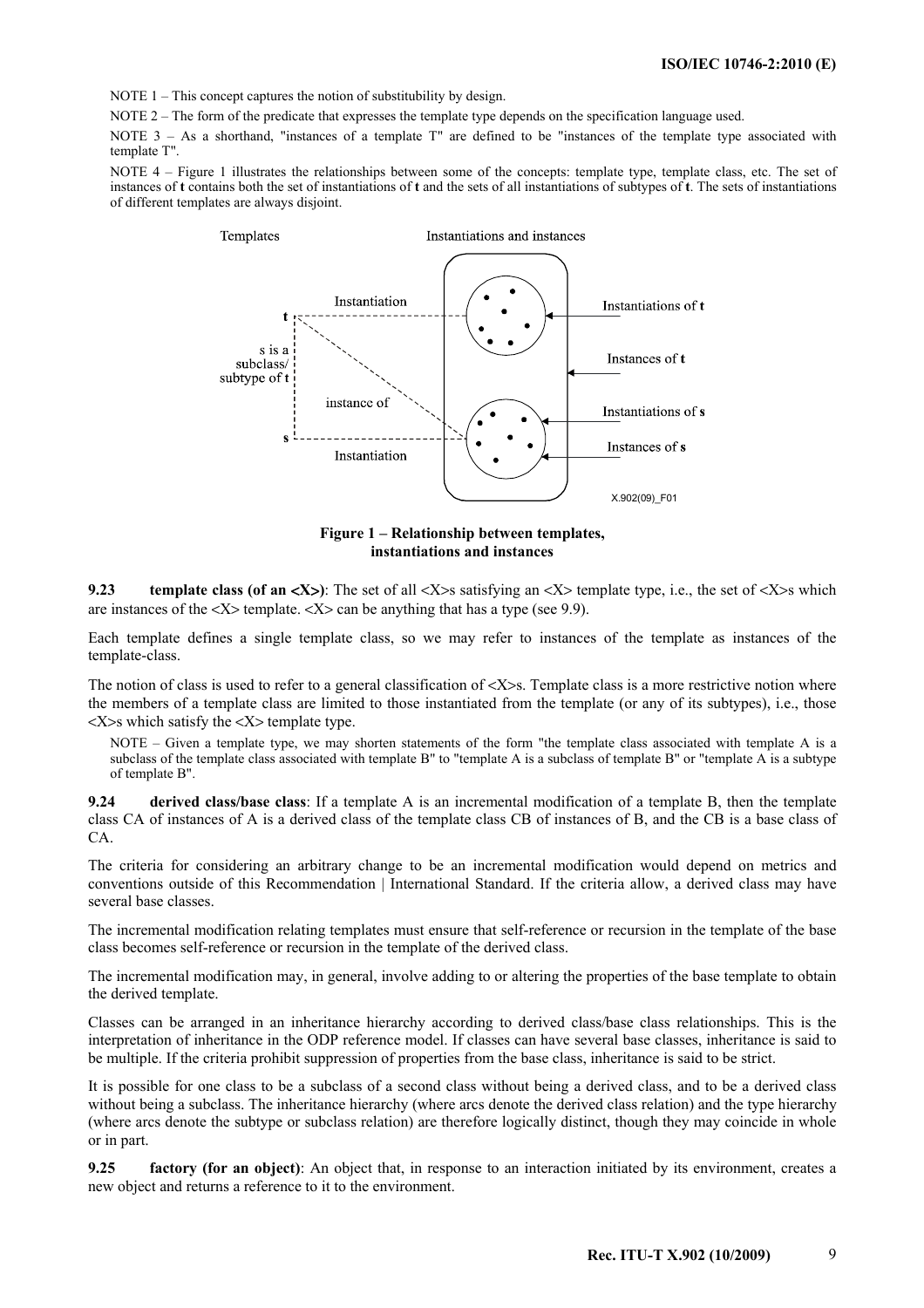**9.26 component**: An object that encapsulates its own template, so that the template can be interrogated by interaction with the component. The template and other instantiation parameters are expressed in a form that allows them to be updated during the lifetime of any system of which the component is to form a part, allowing alternative realizations of the component to be substituted.

**9.27 container (for a component)**: An object that can act as a factory and can provide the necessary environment for subsequent management of the components created by it. The container will, in response to an interaction initiated by its environment, provide information about the components it contains.

**9.28** invariant: A predicate that a specification requires to be true for the entire life time of a set of objects.

**9.29 precondition**: A predicate that a specification requires to be true for an action to occur.

**9.30 postcondition**: A predicate that a specification requires to be true immediately after the occurrence of an action.

# **10 Organizational concepts**

**10.1**  $\langle X \rangle$  **group:** A set of objects with a particular characterizing relationship  $\langle X \rangle$ . The relationship  $\langle X \rangle$ characterizes either the structural relationship among objects or an expected common behaviour of the objects.

NOTE – Examples of specialized groups are:

- a) *Addressed group*: A set of objects that are addressed in the same way.
- b) *Fault group*: A set of objects that have a common fault dependency. For example, it may be assumed that if a computer fails, all objects executing on that computer also fail.
- c) *Communicating group*: A set of objects where all the objects participate in the same sequence of interactions with their environment.
- d) *Fault tolerant replication group*: A communicating group whose purpose is to provide a certain level of tolerance against some faults.

**10.2** configuration (of objects): A collection of objects able to interact at interfaces. A configuration determines the set of objects involved in each interaction.

The specification of a configuration may be static or may be in terms of the operation of dynamic mechanisms which change the configuration, such as binding and unbinding (see 13.5).

NOTE – A configuration can be expressed in terms of the concepts of concurrent composition. The process of composition generates an equivalent object for the configuration, at a different level of abstraction.

**10.3**  $\langle X \rangle$  domain: A set of objects, each of which is related by a characterizing relationship  $\langle X \rangle$  to a controlling object.

Every domain has a controlling object associated with it.

The controlling object can determine the identities of the collection of objects which comprises the associated domain. The controlling object may communicate with a controlled object dynamically or it may be considered to have communicated in an earlier epoch (see 10.5) of the controlling object. Generally, the controlling object is not a member of the associated domain.

NOTE 1 – In enterprise terms, various policies can be administered by the controlling object over the domain.

NOTE 2 – Domains can be disjoint or overlapping.

NOTE 3 – By definition, a domain is a group, but not vice versa.

NOTE 4 –Examples of specialized domains are:

| <b>Domain</b>     | <b>Member Class</b> | Relationship             | <b>Controlling Class</b>    |
|-------------------|---------------------|--------------------------|-----------------------------|
| Security domain   | processing object   | subject to policy set by | security authority object   |
| Management domain | managed object      | subject to policy set by | management domain object    |
| Addressing domain | addressed object    | address allocated by     | addressing authority object |
| Naming domain     | named object        | name allocated by        | name authority object       |

**10.4 subdomain**: A domain which is a subset of a given domain.

**10.5 epoch**: A period of time for which an object displays a particular behaviour. Any one object is in a single epoch at one time, but interacting objects may be in different epochs at the time of interaction.

A change of epoch may be associated with a change in the type of the object, so as to support type evolution. Alternatively, a change of epoch may be associated with a phase in the behaviour of an object of constant type.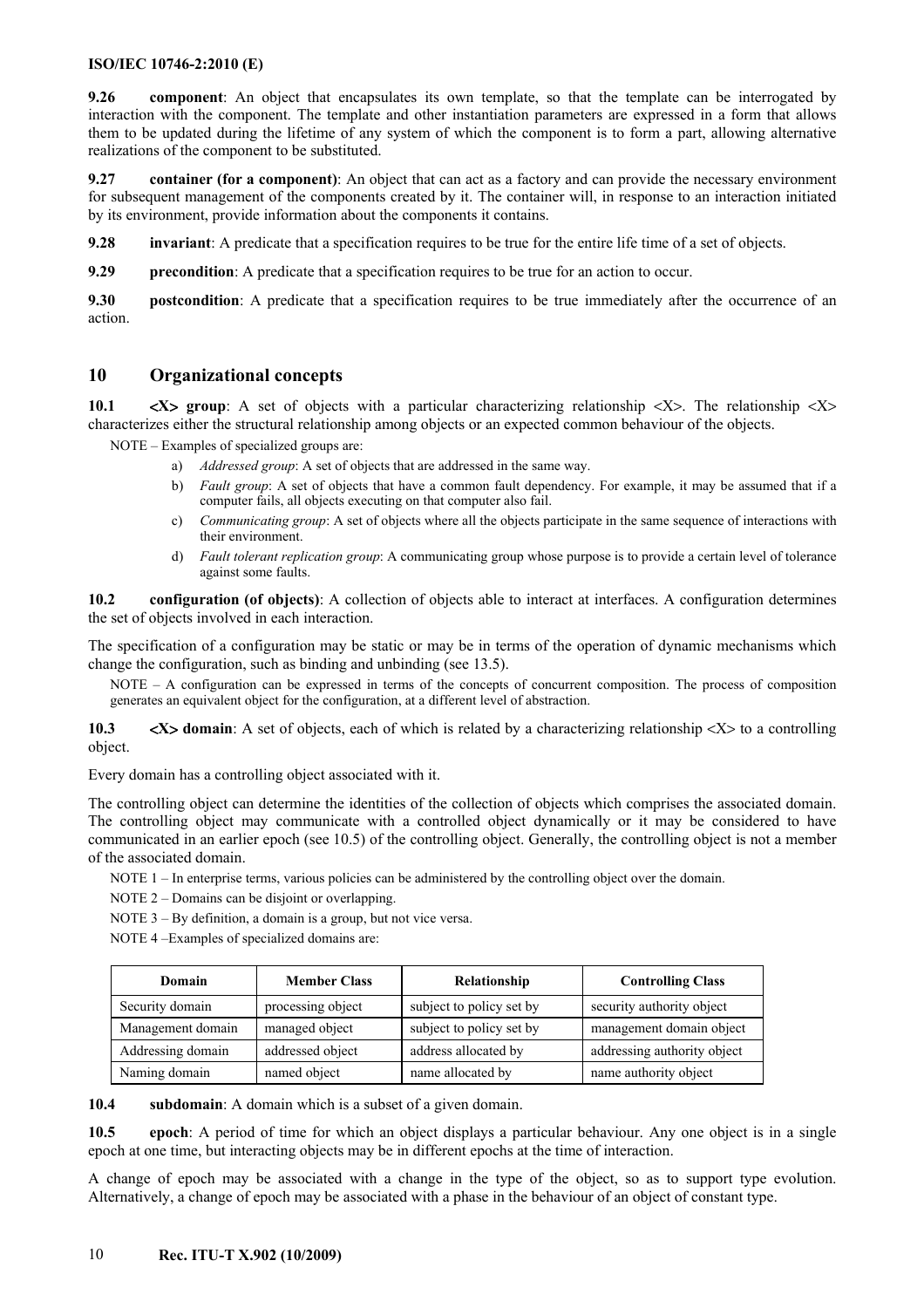For a distributed system to function correctly, the objects composing its configuration must be consistent. Thus, as the whole system evolves through a series of epochs, the individual objects which interact must never be in epochs in which their behaviours are sufficiently different that their concurrent composition leads to a failure. This concept will support the formalization of concepts of version and extensibility.

NOTE – A specification language may need to express:

- a) the way epochs are labelled;
- b) the sequence of epochs, and whether all objects need to pass through all members of the sequence;
- c) the rules for deriving the epoch of a composition from the epochs of its objects, particularly for configurations and complete systems;
- d) whether identity of the epoch of an object is necessarily part of the state of that object;
- e) whether objects can negotiate on the basis of their current epoch identities;
- f) the relation of epoch to the concepts of local and global time.

**10.6 reference point**: An interaction point defined in an architecture for selection as a conformance point in a specification which is compliant with that architecture.

Significant classes of reference point are identified in ODP; details of these, and of the relationship of modelling to conformance, are given in clause 15.

**10.7 conformance point**: A reference point at which behaviour may be observed for the purposes of conformance testing.

# **11 Properties of systems and objects**

This clause describes the properties which may apply to an ODP system or part of an ODP system.

#### **11.1 Transparencies**

**11.1.1 distribution transparency**: The property of hiding from the user some specific aspects of the system's complexity needed to support distribution.

NOTE 1 – Users may include for instance end-users, application developers and function implementors.

NOTE 2 – Transparencies are often related to structuring into viewpoints. The requirements for transparencies are drawn from one or more of the designer oriented viewpoints, and are expressed in terms of the properties object interactions are to have in those viewpoints. The templates for the mechanisms that can provide object interactions with the right guaranteed properties are defined in other viewpoints.

#### **11.2 Policy concepts**

**11.2.1 contract**: An agreement governing part of the collective behaviour of a set of objects. A contract specifies obligations, permissions and prohibitions for the objects involved.

The specification of a contract may include:

- a) a specification of the different roles that objects involved in the contract may assume, and the interfaces associated with the roles;
- b) Ouality of Service constraints (see 11.2.2 and 11.2.3):
- c) indications of duration or periods of validity;
- d) indications of behaviour which invalidates the contract;
- e) liveness and safety conditions.

NOTE 1 – Objects in a contract need not be hierarchically related, but may be related on a peer-to-peer basis. The requirements in a contract are not necessarily applicable in the same way to all the objects concerned.

NOTE 2 – A contract can apply at a given reference point in a system. In that case, it specifies the behaviour which can be expected at the reference point.

NOTE 3 – An object template provides a simple example of a contract. An object template specifies the behaviour common to a collection of objects. As such, it specifies what the environment of any such objects may assume about their behaviour. Note that, for partial specifications, an object template leaves unspecified the behaviour of an object under certain environmental circumstances (e.g., particular interactions); the contract only extends to the specified behaviour.

**11.2.2 quality of service**: A set of quality requirements on the collective behaviour of one or more objects.

Quality of service may be specified in a contract or measured and reported after the event.

The quality of service may be parameterized.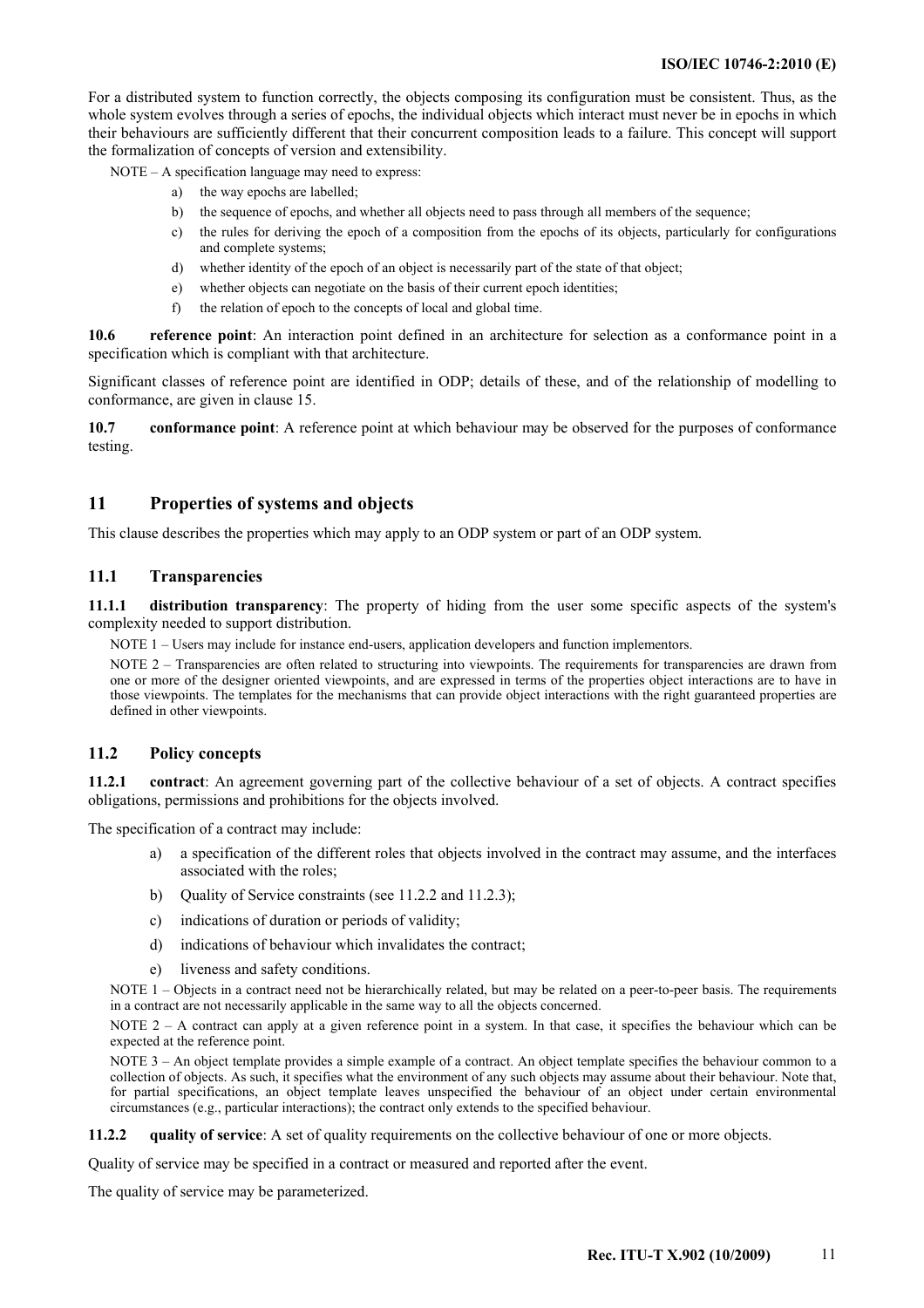NOTE – Quality of service is concerned with such characteristics as the rate of information transfer, the latency, the probability of a communication being disrupted, the probability of system failure, the probability of storage failure, etc.

**11.2.3 environment contract**: A contract between an object and its environment, including Quality of Service constraints, usage and management constraints.

Quality of service constraints include:

- temporal constraints (e.g., deadlines);
- volume constraints (e.g., throughput);
- dependability constraints covering aspects of availability, reliability, maintainability, security and safety (e.g., mean time between failures).

Usage and management constraints include:

- location constraints (i.e., selected locations in space and time);
- distribution transparency constraints (i.e., selected distribution transparencies).

Quality of service constraints can imply usage and management constraints. For instance, some quality of service constraints (e.g., availability) are satisfied by provision of one or more distribution transparencies (e.g., replication).

Environment constraints can describe both:

- requirements placed on an object's environment for the correct behaviour of the object;
- constraints on the object behaviour in a correct environment.

**11.2.4 obligation**: A prescription that a particular behaviour is required. An obligation is fulfilled by the occurrence of the prescribed behaviour.

**11.2.5 permission**: A prescription that a particular behaviour is allowed to occur. A permission is equivalent to there being no obligation for the behaviour not to occur.

**11.2.6 prohibition**: A prescription that a particular behaviour must not occur. A prohibition is equivalent to there being an obligation for the behaviour not to occur.

**11.2.7 rule**: A constraint on a system specification. Where appropriate, a rule can be expressed as an obligation, a permission or a prohibition.

NOTE – Rules may apply to the structure, behaviour or other properties of the system, including for example quality of service.

**11.2.8 policy**: A constraint on a system specification foreseen at design time, but whose detail is determined subsequent to the original design, and capable of being modified from time to time in order to manage the system in changing circumstances.

NOTE 1 – Policies can be applied in any viewpoint; examples are an enterprise delegation policy, a computational persistence policy or an engineering scheduling or quality support policy.

NOTE 2 – The expectation of change is fundamental to the concept of policy, and a rule that does not envisage change is not a policy.

NOTE 3 – Policies may be expressed in terms of obligations, permissions or prohibitions, but this is not necessary for simple policies.

**11.2.9 policy declaration**: An element in a specification defined in order to allow incorporation of future constraints, together with rules determining the allowed form of acceptable constraints and the circumstances in which such constraints can be applied.

**11.2.10 policy value**: The specific constraints associated with a policy in some particular epoch.

**11.2.11 policy envelope**: The set of acceptable policy values that could be applied at a particular policy declaration. Restricting policy values to be within the policy envelope allows future flexibility but guarantees that the required properties of the system design will be preserved by all valid policies.

**11.2.12 policy setting behaviour**: The behaviour defined in a specification via which a policy may be changed. A policy setting behaviour can be both an establishing behaviour (see 13.2.1) and a terminating behaviour (see 13.2.5).

#### **11.3 Temporal properties**

**11.3.1 persistence**: The property that an object continues to exist across changes of contractual context (see 13.2.3) or of epoch.

**11.3.2 isochronicity**: A sequence of actions is isochronous if every adjacent pair of actions in the sequence occupy unique, equally-sized, adjacent intervals in time.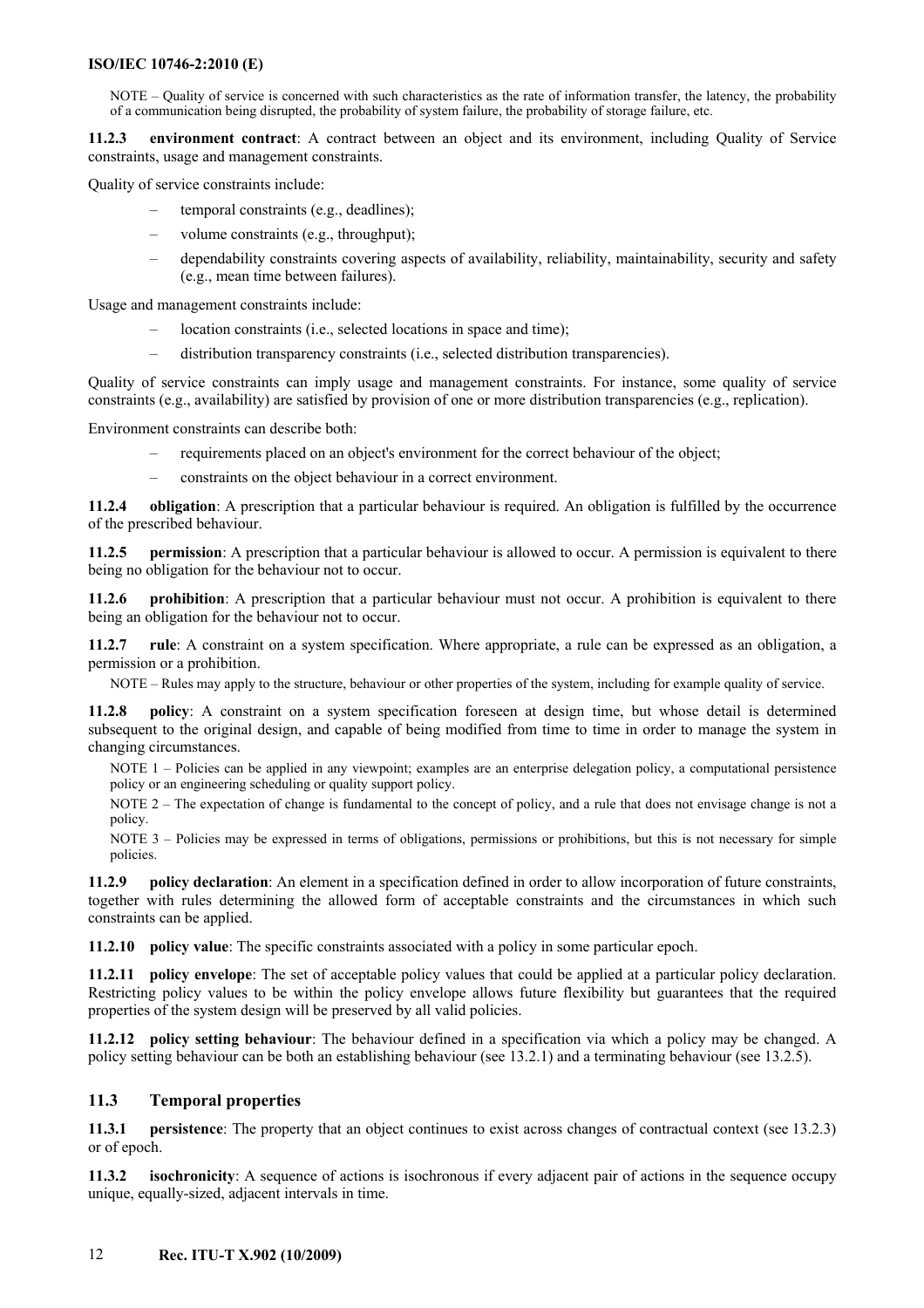#### **12 Naming concepts**

NOTE – Naming concepts and the mechanisms that support them in the context of distributed systems are further specified in Rec. ITU-T X.910 | ISO/IEC 14771, *Information technology – Open Distributed Processing – Naming framework*.

**12.1 name**: A term which, in a given naming context, refers to an entity.

**12.2 identifier**: An unambiguous name, in a given naming context.

**12.3 name space**: A set of terms usable as names.

**12.4 naming context**: A relation between a set of names and a set of entities. The set of names belongs to a single name space.

**12.5 naming action**: An action that associates a term from a name space with a given entity.

All naming actions are relative to a naming context.

**12.6 naming domain**: A subset of a naming context such that all naming actions are performed by the controlling object of the domain (the name authority object).

NOTE – "Naming domain" is an instance of the <X> domain concept (see 10.3).

**12.7 naming graph**: A directed graph where each vertex denotes a naming context, and where each edge denotes an association between:

- a name appearing in the source naming context; and
- the target naming context.

NOTE – The existence of an edge between two naming contexts in a naming graph means that the target naming context can be reached (identified) from the source naming context.

**12.8 name resolution**: The process by which, given an initial name and an initial naming context, an association between a name and the entity designated by the initial name can be found.

NOTE – The name resolution process does not necessarily provide sufficient information to interact with the designated entity.

#### **13 Concepts for behaviour**

#### **13.1 Activity structure**

**13.1.1 chain (of actions)**: A sequence of actions within an activity where, for each adjacent pair of actions, occurrence of the first action is necessary for the occurrence of the second action.

**13.1.2 thread**: A chain of actions, where at least one object participates in all the actions of the chain.

An object may have associated with it one single thread or many threads simultaneously.

**13.1.3 joining action**: An action shared between two or more chains resulting in a single chain.

**13.1.4 dividing action**: An action which enables two or more chains.

There are two cases of a dividing action, depending on whether the enabled chains are required to join eventually.

**13.1.5 forking action**: A dividing action, where the enabled chains must (subject to failure) eventually join each other, i.e., the enabled chains cannot join other chains and they cannot terminate separately.

**13.1.6 spawn action**: A dividing action, where the enabled chains will not join. The enabled chains may interact and they may terminate separately.

**13.1.7 head action**: In a given activity, an action that has no predecessor.

**13.1.8 subactivity**: A subgraph of an activity which is itself an activity and which satisfies the following condition. For any pair of fork-join actions in the parent activity, if one of these actions is included in the subgraph, then both must be included in the subgraph.

#### **13.2 Contractual behaviour**

The concepts introduced here are illustrated in Figure 2.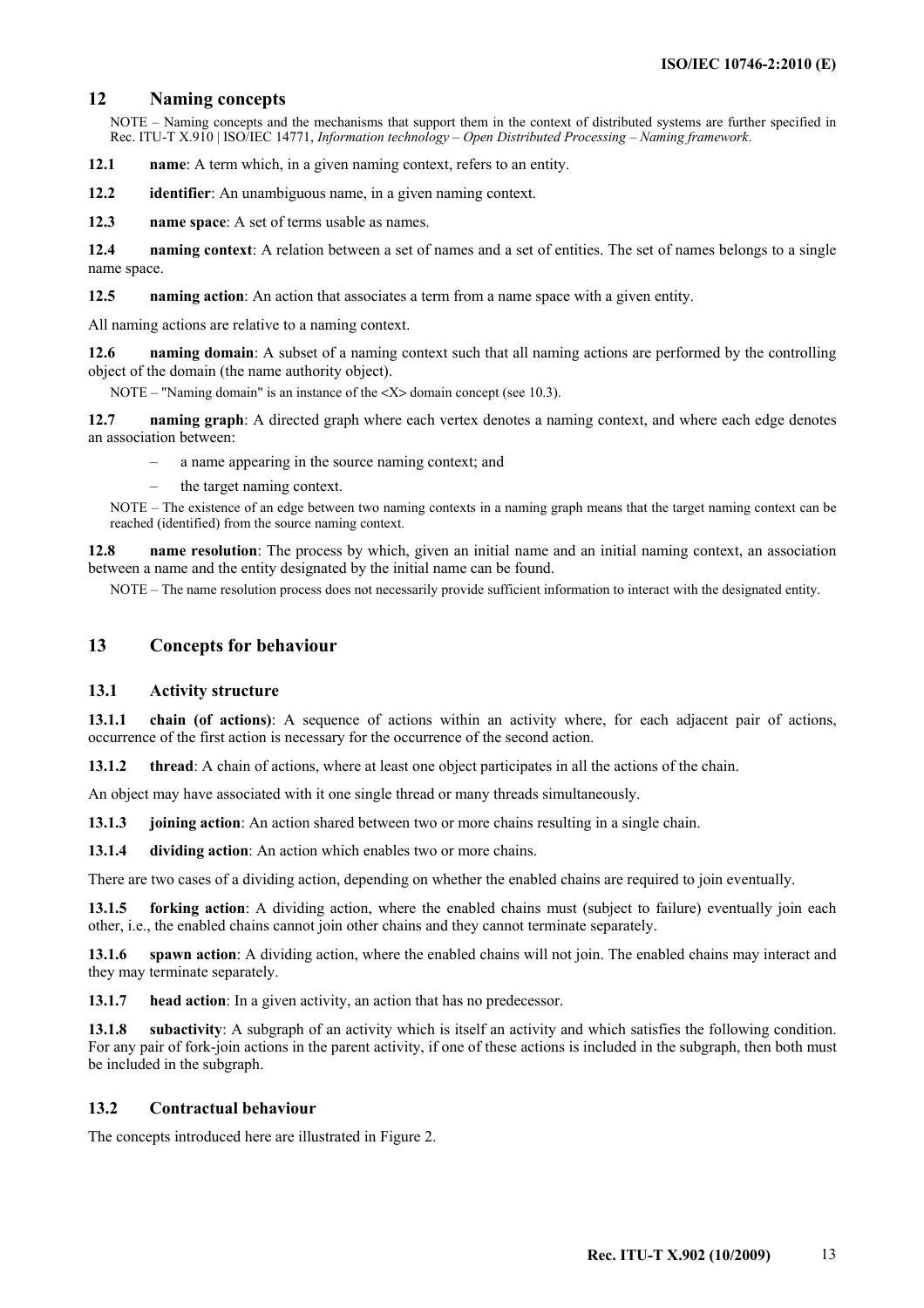

**Figure 2 – Liaison and related concepts** 

**13.2.1 establishing behaviour**: The behaviour by which a given contract is put in place between given objects. An establishing behaviour can be:

- a) explicit, resulting from the interactions of objects that will take part in the contract; or
- implicit, being performed by an external agency (e.g., a third party object, not taking part in the contract) or having been performed in a previous epoch.

NOTE 1 – Negotiation is an example of a particular kind of establishing behaviour in which information is exchanged in the process of reaching a common view of permitted future behaviour.

NOTE 2 – Publication is an example of a particular kind of establishing behaviour in which information is distributed from one object to a number of others.

NOTE 3 – Explicit establishing behaviour must include an instantiation of the template associated with the contract. This may follow a possible negotiation/publication about which contract to set up and which template to instantiate, and with what parameters.

**13.2.2 enabled behaviour**: The behaviour characterizing a set of objects which becomes possible as a result of establishing behaviour.

The enabled behaviour will not necessarily be the same for all objects involved in the contractual context.

**13.2.3 contractual context**: The knowledge that a particular contract is in place, and thus that a particular behaviour of a set of objects is required.

An object may be in a number of contractual contexts simultaneously; the behaviour is constrained to the intersection of the behaviours prescribed by each contractual context.

NOTE – In OSI, the concept of a presentation context is an example of a contractual context which can be established at connection establishment time or subsequently.

**13.2.4 liaison**: The relationship between a set of objects which results from the performance of some establishing behaviour; the state of having a contractual context in common.

A liaison is characterized by the corresponding enabled behaviour.

NOTE 1 – Examples of liaisons which result from different establishing behaviours are:

- a) a dialogue (as in OSI-TP);
- b) a binding (see 13.5.2);
- c) a distributed transaction (as in OSI-TP);
- d) an (N)-connection (as in OSI);
- e) an association between (N)-entities enabling them to participate in (N)-connectionless communication (as in OSI);
- f) a relationship between files and processes which access the files.

NOTE 2 – Certain behaviours may be contingent on the establishment of multiple related liaisons. For example, a distributed transaction may depend on both the liaison between the transaction users and the supporting association. The liaison between the transaction users (the distributed transaction) may continue to exist, but be inactive, when the association is broken.

NOTE 3 – A liaison may involve more than two objects. The objects involved in a liaison do not necessarily all have equivalent roles. Thus, there may be liaisons for the collection or distribution of information. The number of participants and the roles of the participants are determined by the contract expressed by the liaison.

NOTE 4 – Agreeing a contract implies establishment of a contractual context and acceptance of any contractual obligation; the act of agreement to the contract makes the enabled behaviour possible for as long as the context or liaison exists. In practice, contexts may be arbitrarily nested and the enabled behaviour at an outer level may negotiate and agree a contract enabling further behaviour at an inner level of the hierarchy.

**13.2.5 terminating behaviour**: The behaviour which breaks down a liaison and repudiates the corresponding contractual context and the corresponding contract.

A terminating behaviour must be explicitly identified as such in the contract if the establishing behaviour was explicit.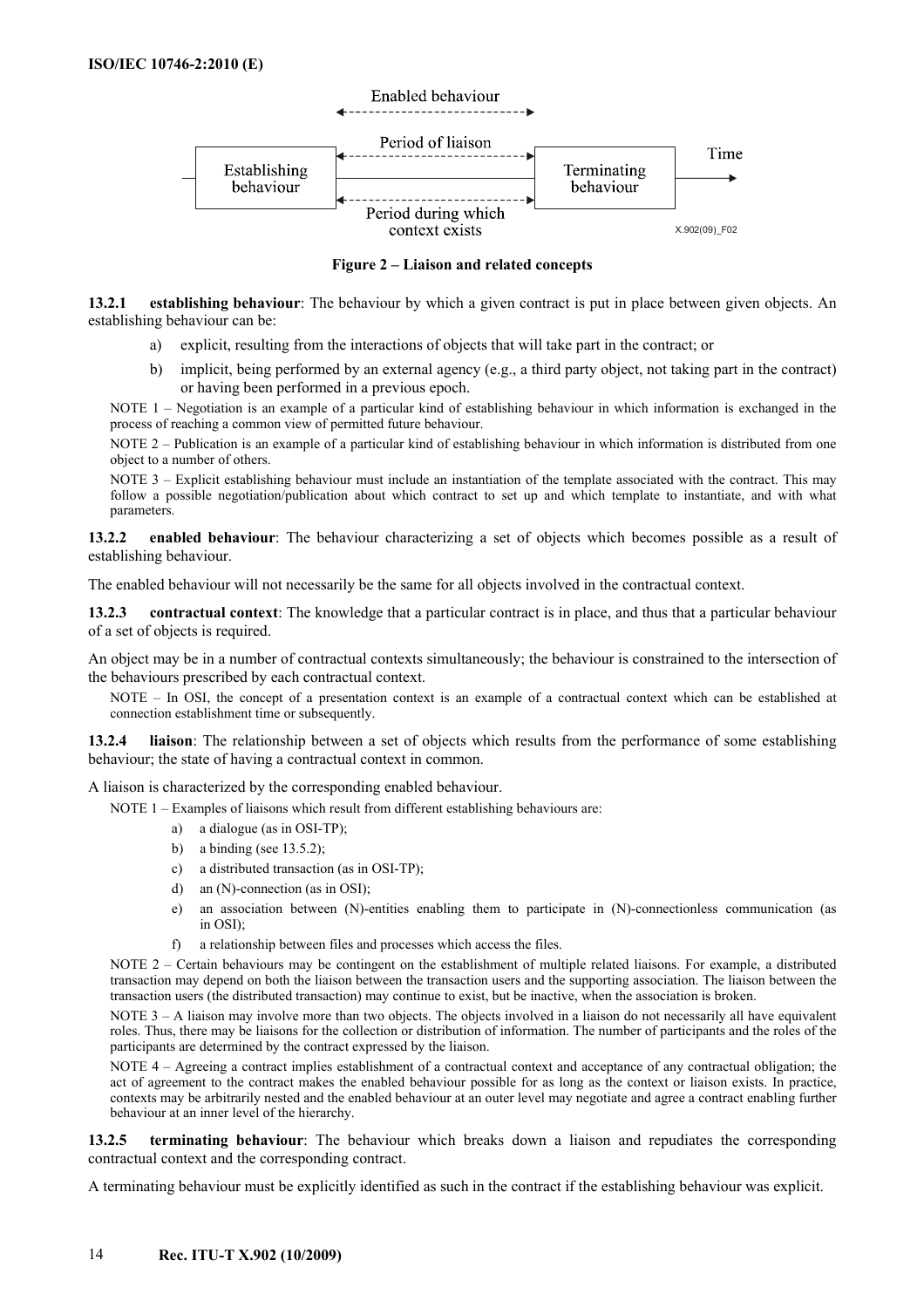#### **13.3 Service concepts**

**13.3.1 service**: A behaviour, triggered by an interaction, that adds value for the service users by creating, modifying, or consuming information; the changes become visible in the service provider's environment.

NOTE 1 – Services are associated with interfaces and defined by the structural, behavioural and semantic rules of the interaction types involved.

NOTE 2 – A service can be characterized by a service type. A service is identifiable. A service may be composed of other services.

NOTE 3 – A service is in general invoked from within a liaison. Rules can be associated with the liaison, which refine the service for the duration of the liaison.

NOTE 4 – The service may be a complex behaviour, including both interactions and internal actions.

NOTE 5 – The provision of a service involves a collaboration between its provider and user. This collaboration may involve a complex series of interactions.

#### **13.4 Causality**

Identification of causality allows the categorization of roles of interacting objects. This clause gives a basic set of roles.

Causality implies a constraint on the behaviour of each of the participating objects while they are interacting. Causality will be identified in the definition of classes (or subclasses) to which interacting objects belong, or in the refinement of templates for their classes (or subclasses).

**13.4.1 initiating object (with respect to a communication)**: An object causing a communication.

NOTE – The identification of an initiating object with respect to a communication involves an interpretation of the intent of the communication.

**13.4.2 responding object**: An object taking part in a communication, which is not the initiating object.

**13.4.3 producer object (with respect to communication)**: An object which is the source of the information conveyed.

The usage of this term does not imply any specific communication mechanism.

**13.4.4 consumer object (with respect to communication)**: An object which is a sink of the information conveyed.

The usage of this term does not imply any specific communication mechanism.

**13.4.5** client object: An object which requests that a service be performed by another object.

**13.4.6 server object**: An object which performs some service on behalf of a client object.

Client/server relationships of a different nature (or level of abstraction) may exist between an object and different compositions of the objects with which it communicates.

NOTE – With respect to a specific interaction, client and server objects perform client and server roles respectively. However, a given object may be involved in a number of interactions and may perform client or server roles in each of these interactions; the interactions will, in general, be of different types and are not necessarily expressed at the same level of abstraction.

#### **13.5 Establishing behaviours**

**13.5.1 binding behaviour**: An establishing behaviour between two or more interfaces (and hence between their supporting objects).

NOTE – "To bind" means "to execute a binding behaviour".

**13.5.2** binding: A contractual context, resulting from a given establishing behaviour.

Establishing behaviour, contractual context and enabled behaviour may involve just two object interfaces or more than two.

An object which initiates an establishing behaviour may or may not take part in the subsequent enabled behaviour.

Enabled behaviour (and, by analogy, contractual context) may be uniform (i.e., each participating object can do the same as every other) or non-uniform (i.e., one participating object has a different role from another, as in client and server).

There is no necessary correspondence between an object which initiates establishing behaviour and a particular role in non-uniform enabled behaviours (e.g., in a client-server contractual context, either object could validly have initiated the establishing behaviour).

**13.5.3 binding precondition**: A set of conditions required for the successful execution of a binding behaviour.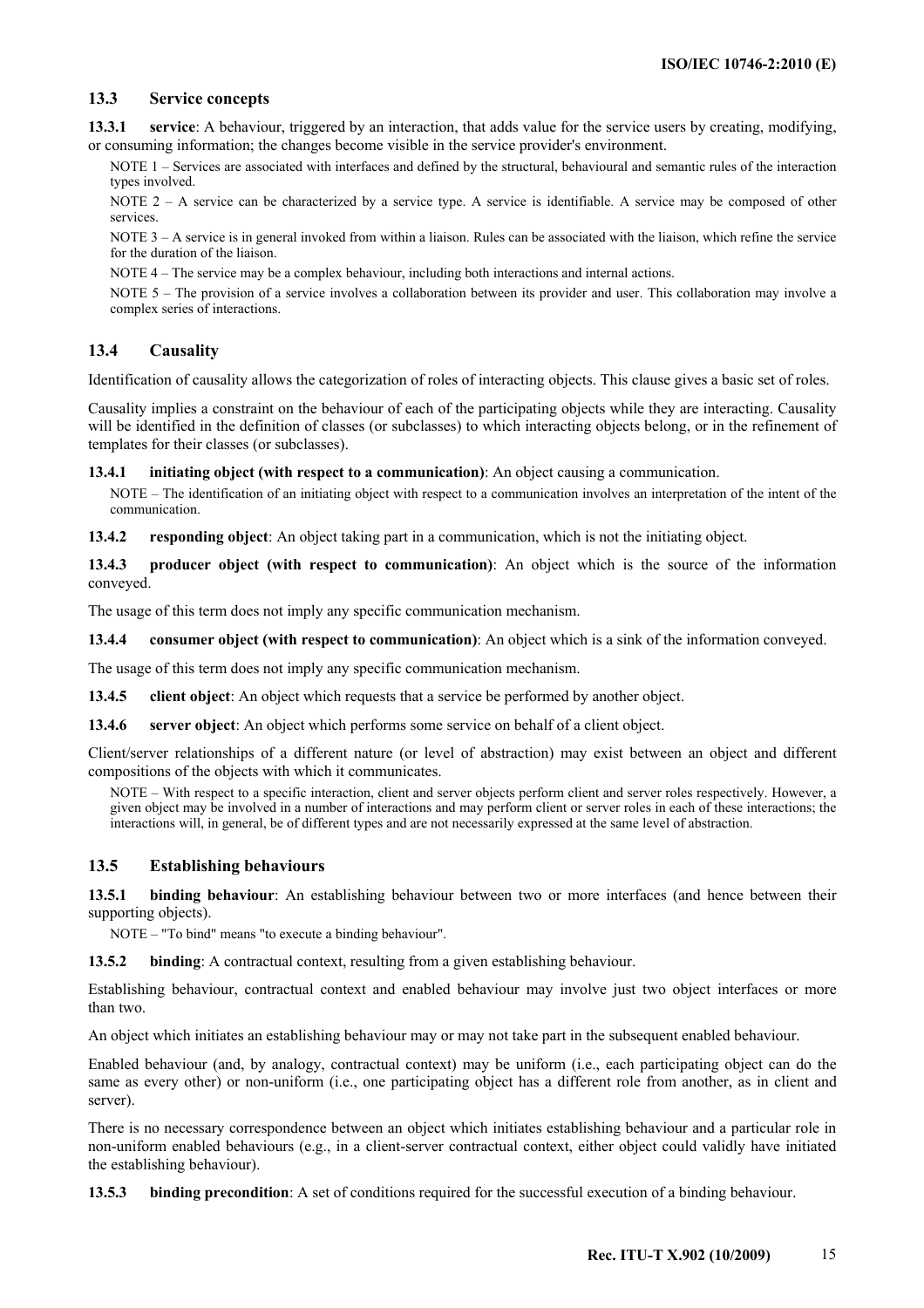The objects performing the binding behaviour must possess identifiers for all the interfaces involved in the binding. There may be additional preconditions.

**13.5.4 unbinding behaviour**: A behaviour that terminates a binding, i.e., a terminating behaviour for the binding.

**13.5.5 trading**: The interaction between objects in which information about new or potential contracts is exchanged via a third party object. It involves:

- a) *Exporting:* The provision of an identifier to an interface which is claimed to meet some statement of requirements (i.e., offer a potential contract).
- b) *Importing:* The provision of an identifier to an interface which matches a given statement of requirements, allowing a future binding behaviour to take place (i.e., the establishment of a contract).

#### **13.6 Dependability**

**13.6.1 failure**: Violation of a contract.

NOTE 1 – The behaviour specified in the contract is, by definition, the "correct behaviour". A failure is thus a deviation from compliance with the correct behaviour.

NOTE 2 – The ways an object can fail are called its failure modes. Several types of failure modes can be distinguished:

- arbitrary failures (non-compliance with the specification the most general failure mode);
- omission failure (when expected interactions not take place);
- crash failures (persistent omission failures);
- timing failures (incorrectness due to untimely behaviour).

NOTE 3 – A failure can be perceived differently by different objects in the environment of the object that exhibits it. A failure may be: consistent if all the perceptions of the failure are the same; inconsistent if objects in the environment may have different perceptions of a given failure.

**13.6.2** error: Part of an object state which is liable to lead to failures. A manifestation of a fault (see 13.6.3) in an object.

NOTE 1 – Whether an error will actually lead to a failure depends on the object decomposition, its internal redundancy, and on the object behaviour. Corrective action may prevent an error from causing a failure.

NOTE 2 – An error may be latent (i.e., not recognized as such) or detected. An error may disappear before being detected.

**13.6.3 fault**: A situation that may cause errors to occur in an object.

NOTE 1 – Faults causing an error may appear from the time an object is specified through to the time it is destroyed. Faults in an early epoch (e.g., design faults) may not lead to failure until a later epoch (e.g., execution time).

NOTE 2 – A fault is either active or dormant. A fault is active when it produces errors. The presence of active faults is determined only by the detection of errors.

NOTE 3 – Faults can be:

- accidental (that appear or are created fortuitously) or intentional (created deliberately);
- physical (due to some physical phenomena) or human-made (resulting from human behaviour);
- internal (part of an object state that may cause an error) or external (resulting from interference or interaction with the environment);
- permanent or temporary.

NOTE 4 – The definitions of fault, error and failure imply, recursively, causal dependencies between faults, errors and failures:

- a fault can lead to an error (it will lead to an error if it becomes active);
- an error can lead to a system's failure (it will lead to a failure unless the system can deal with it);
- a failure occurs when an error affects the correctness of the service delivered by a system (or system component).

**13.6.4** stability: The property that an object has with respect to a given failure mode if it cannot exhibit that failure mode.

#### **14 Management concepts**

Management in ODP is concerned with overall systems management, including application management and communication management.

**14.1 application management**: The management of applications within an ODP system. Some aspects of applications management are common to all applications and are termed application independent management. Those aspects which are specific to a given application are termed application specific management.

**14.2 communication management**: Management of objects which support the communication between objects within an ODP system.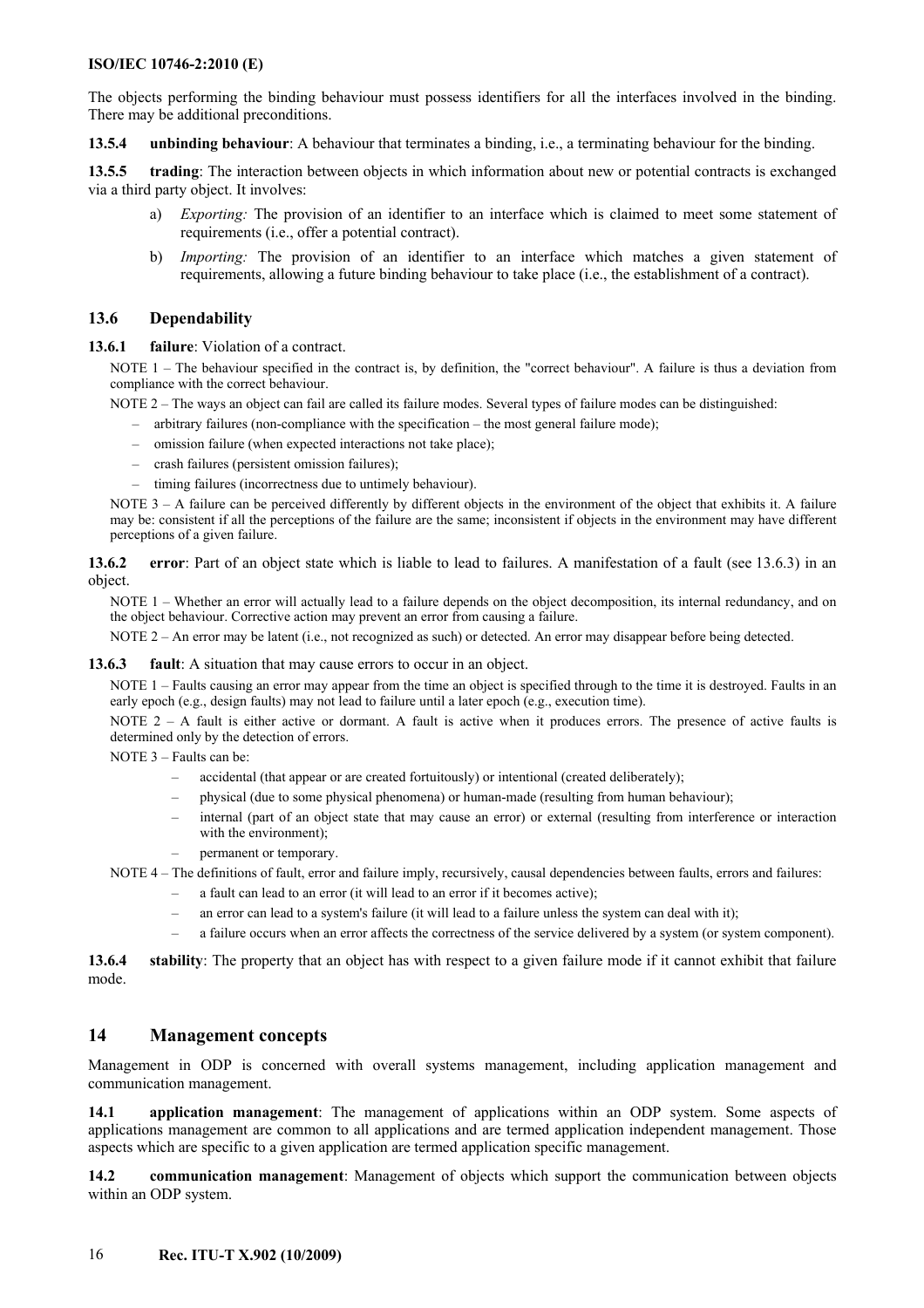**14.3 management information**: Knowledge concerning objects which are of relevance to management.

**14.4 managed role**: The view of the management interface of an object which is being managed within an ODP system.

NOTE – Where the object provides OSI communication services, OSI management refers to the management interface as a managed object.

**14.5** managing role: The view of an object which is performing managing actions.

**14.6 management notification**: An event notification initiated by an object operating in a managed role.

#### **15 ODP approach to conformance**

NOTE – The definitions of concepts in clauses 6-14 do not apply in this clause, and terms such as "interface", "system", and "role" are used in their normal English sense.

#### **15.1 Conformance to ODP standards**

Conformance relates an implementation to a standard. Any proposition that is true of the specification must be true in its implementation.

A conformance statement is a statement that identifies conformance points of a specification and states the behaviour which must be satisfied at these points. Conformance statements will only occur in standards which are intended to constrain some feature of a real implementation, so that there exists, in principle, the possibility of testing.

The RM-ODP identifies certain reference points in the architecture as potentially declarable as conformance points in specifications. That is, as points at which conformance may be tested and which will, therefore, need to be accessible for test. However, the requirement that a particular reference point be considered a conformance point must be stated explicitly in the conformance statement of the specification concerned.

Requirements for the necessary consistency of one member of the family of ODP standards with another (such as the RM-ODP) are established during the standardization process. Adherence to these requirements is called **compliance**.

If a specification is compliant, directly or indirectly, with some other standards, then the propositions which are true of those standards are also true of a conformant implementation of the specification.

#### **15.2 Testing and reference points**

The truth of a statement in an implementation can only be determined by testing and is based on a mapping from terms in the specification to observable aspects of the implementation.

At any specific level of abstraction, a test is a series of observable stimuli and events, performed at prescribed points known as reference points, and only at these points. These reference points are accessible interfaces. A system component for which conformance is claimed is seen as a black box, testable only at its external linkages. Thus, for example, conformance to OSI protocol specifications is not dependent on any internal structure of the system under test.

#### **15.3 Classes of reference points**

A conformance point is a reference point where a test can be made to see if a system meets a set of conformance criteria. A conformance statement must identify where the conformance points are, and what criteria are satisfied at these points. Four classes of reference points at which conformance tests can be applied are defined.

**15.3.1 programmatic reference point**: A reference point at which a programmatic interface can be established to allow access to a function. A programmatic conformance requirement is stated in terms of a behavioural compatibility with the intent that one object be replaced by another. A programmatic interface is an interface which is realized through a programming language binding.

NOTE – For example, a programmatic reference point may be established in a database standard to support a language binding at some level of abstraction.

**15.3.2 perceptual reference point**: A reference point at which there is some interaction between the system and the physical world.

NOTE  $1 - A$  perceptual reference point may be e.g., a human-computer interface or a robotic interface (specified in terms of the interactions of the robot with its physical environment).

NOTE 2 – A human-computer interface perceptual conformance requirement is stated in terms of the form of information presented to a human being and the interaction metaphor and dialogues the human may be engaged in. The specification of a human-computer interface in an ODP system specification is discussed in Rec. ITU-T X.903 | ISO/IEC 10746-3, Annex B.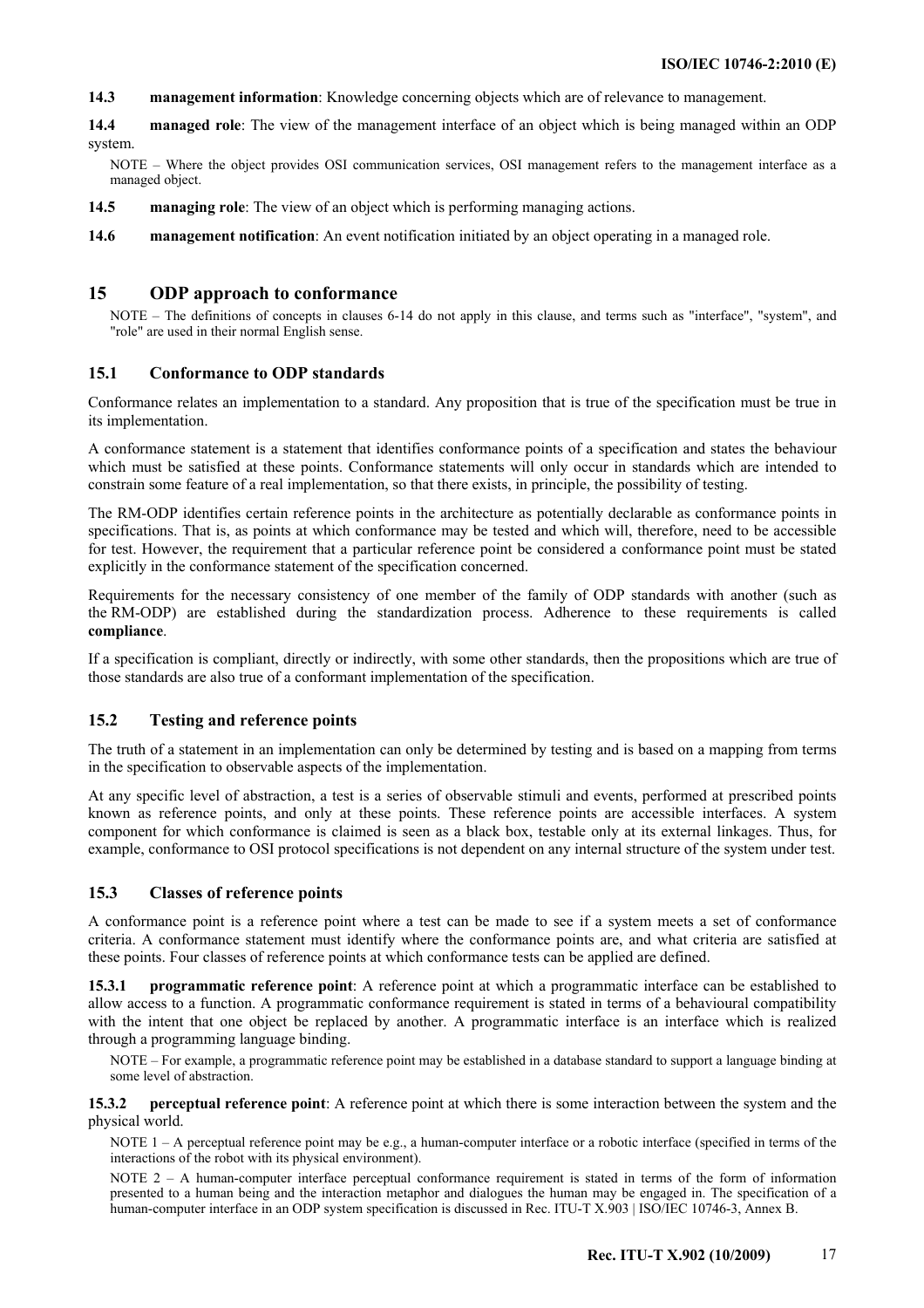NOTE 3 – A perceptual reference point may, for example, be established in a graphics standard.

**15.3.3 interworking reference point**: A reference point at which an interface can be established to allow communication between two or more systems. An interworking conformance requirement is stated in terms of the exchange of information between two or more systems. Interworking conformance involves interconnection of reference points.

NOTE – For example, OSI standards are based on the interconnection of interworking reference points (the physical medium).

**15.3.4 interchange reference point**: A reference point at which an external physical storage medium can be introduced into the system. An interchange conformance requirement is stated in terms of the behaviour (access methods and formats) of some physical medium so that information can be recorded on one system and then physically transferred, directly or indirectly, to be used on another system.

NOTE – For example, some information interchange standards are based on interchange reference points.

#### **15.4 Change of configuration**

The testing of conformance may take place at a single reference point, or it may involve some degree of consistency over use in a series of configurations involving several reference points. This may involve the testing of conformance to:

- a) the requirement for a component to be able to operate after some preparatory process to adapt it to the local environment;
- b) the requirement for a component to operate according to its specification at a particular reference point from initialization onwards;
- c) the requirement for a component to continue to work when moved into a similar environment during operation.

The properties being tested above give rise to attributes of the objects or interfaces involved, as follows.

**15.4.1 portability**: The property that the reference points of an object allow it to be adapted to a variety of configurations.

NOTE – If the reference point is a programmatic reference point, the result can be source-code or execution portability. If it is an interworking reference point, the result is equipment portability.

**15.4.2 migratability**: The ability to change the configuration, substituting one reference point of an object for another while the object is being used.

#### **15.5 The conformance testing process**

Conformance is a concept which can be applied at any level of abstraction. For example, a very detailed perceptual conformance is expected to a standard defining character fonts, but a much more abstract perceptual conformance applies to screen layout rules.

The more abstract a specification is, the more difficult it is to test. An increasing amount of implementation-specific interpretation is needed to establish that the more abstract propositions about the implementation are in fact true. It is not clear that direct testing of very abstract specifications is possible at reasonable cost using currently available or foreseeable techniques.

Conformance testing can take many forms, mirroring different forms of specification, implementation and deployment processes. The description below concentrates on third-party testing, because this gives the clearest separation of roles, but the same distinctions and responsibilities can be identified in more integrated processes, such as those associated with modern, modularised, late-bound, loosely-coupled systems involving runtime conformance assurance performed by the distribution infrastructure, or otherwise.

The testing process makes reference to a specification. To be complete, the specification must contain:

- a) the behaviour of the object being standardized and the way this behaviour must be achieved;
- b) a list of the primitive terms used in the specification when making the statements of behaviour;
- c) a conformance statement indicating the conformance points, what implementations must do at them and what information implementors must supply (corresponding to the OSI notions of PICS and PIXIT).

In principle, there are two roles in providing a specification for testing: the system specifier and the system owner. The system specifier is responsible for the content of the specification and determines the possible behaviour of an implementation of that specification.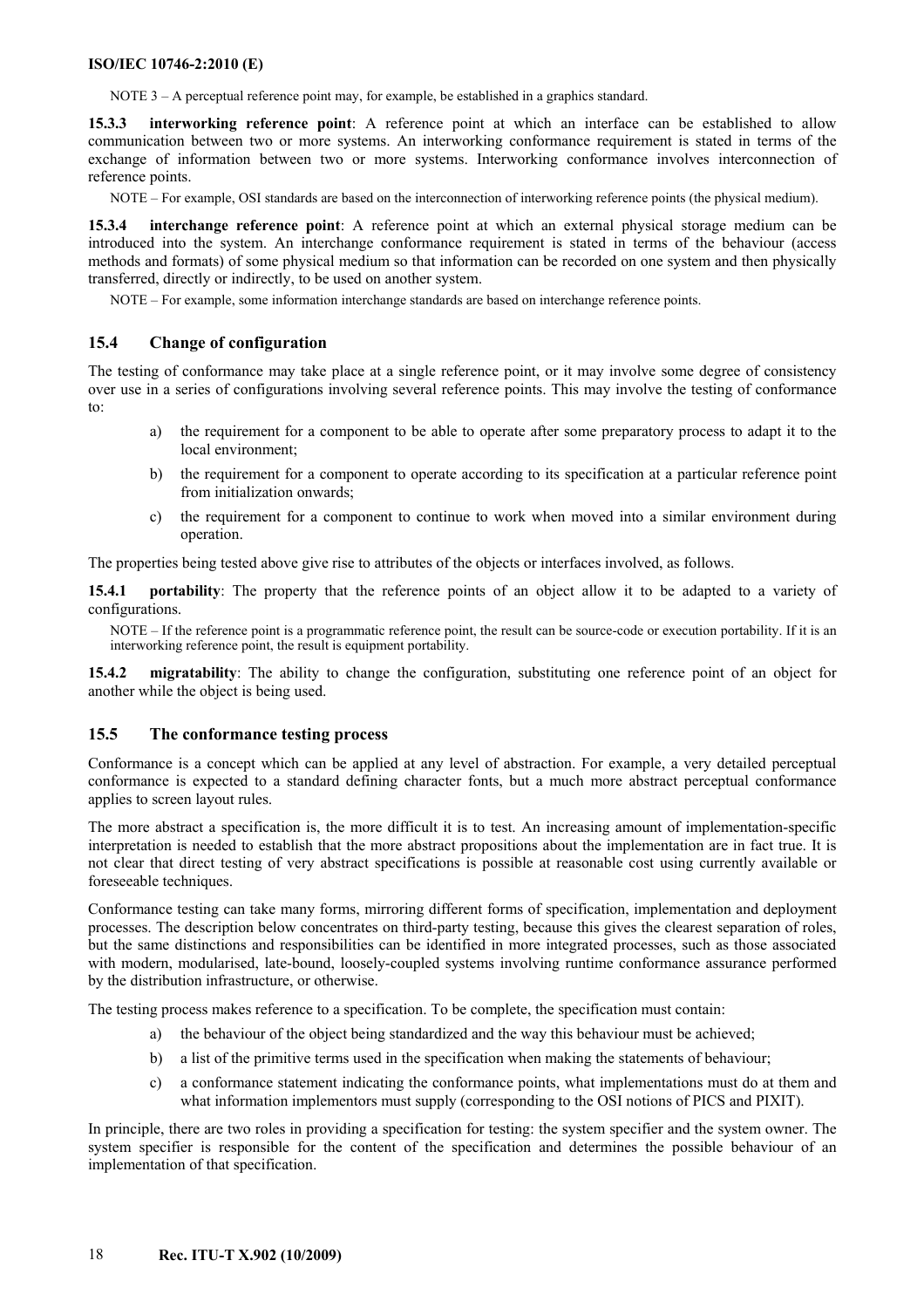The system owner is responsible for the specific use to which the implementation will be put. The system owner may only be interested in a subset of the possible behaviour and, thus, may specify constraints on the scope of an implementation and, hence, on the nature of the conformance testing required.

There are two roles in the testing process: the implementor and the tester. The implementor constructs an implementation on the basis of the specification within the scope defined by the system owner. The implementor must provide a statement of a mapping from all the terms used in the specification to things or happenings in the real world. Thus, the interfaces corresponding to the conformance points must be indicated and the representation of signals given. If the specification is abstract, the mapping of its basic terms to the real world may itself be complex. For example, in a computational viewpoint specification (see Rec. ITU-T X.903 | ISO/IEC 10746-3), the primitive terms might be a set of interactions between objects. The implementor wishing to conform to the computational viewpoint specification would have to indicate how the interactions were provided, either by reference to an engineering specification or by providing a detailed description of an unstandardized mechanism (although this course limits the field of application of the implementation to systems in which there is an agreement to use the unstandardized mechanism).

The tester observes the system under test. Testing involves some shared behaviour between the testing process and the system under test. If this behaviour is given a causal labelling, there is a spectrum of testing types from:

- a) passive testing, in which all behaviour is originated by the system under test and recorded by the tester;
- b) active testing, in which behaviour is originated and recorded by the tester.

Normally, the specification of the system under test is in the form of an interface, as is the specification of the tester and test procedures. When testing takes place, these interfaces are bound.

The tester must interpret its observations using the mapping provided by the implementor to yield propositions about the implementation which can then be checked to show that they are also true in the specification, within the scope defined by the system owner.

#### **15.6 The result of testing**

The testing process succeeds if all the checks against the specification succeed. However, it can fail because:

- a) the specification is logically inconsistent or incomplete, so that the propositions about the implementation cannot be checked (this should not occur);
- b) the mapping given by the implementor is logically incomplete, so that it is inconsistent or observations cannot be related to terms in the specification; testing is impossible;
- c) the observed behaviour cannot be interpreted according to the mapping given by the implementor. The behaviour of the system is not meaningful in terms of the specification, and so the test fails;
- d) the behaviour is interpreted to give terms expressed in the specification, but these occur in such a way that they yield propositions which are not true in the specification, and so the test fails.

#### **15.7 Relation between reference points**

The flow of information between modelled system components may pass through more than one reference point. For example, a distributed system may involve interactions of two components A and B, but communication between them may pass in turn through a programmatic interface, a point of interconnection and a further programmatic interface.

A refinement of the same system may show interconnected components that have more than one component on the communication path between them.

In either case, conformance testing may involve:

- a) testing the information flow at each of these reference points;
- b) testing the consistency between events at pairs of reference points.

In general, testing for correct behaviour of a configuration of objects will require testing that statements about communication interfaces are true, but it will also require observation of other interfaces of these objects, so that the statements about the composition can also be checked.

The general notion of conformance takes into account the relation between several conformance points. Since the specification related to a given conformance point may be expressed at various levels of abstraction, testing at a given conformance point will always involve interpretation at the appropriate level of abstraction. Thus, the testing of the global behaviour requires coordinated testing at all the conformance points involved and the use of the appropriate interpretation at each point.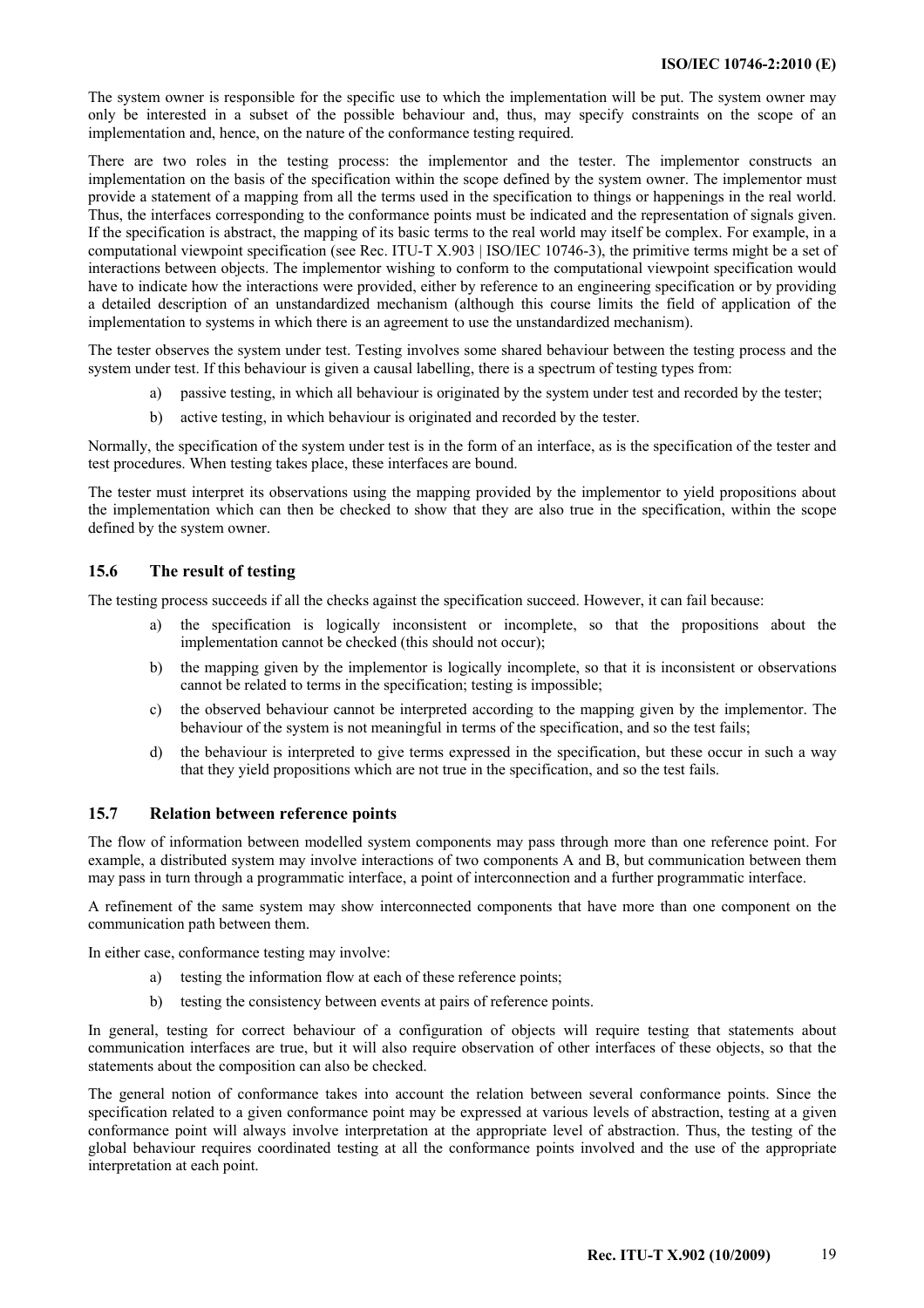In particular, conformance of a template to a given programmatic interface can only be asserted when considering the language binding for the language in which the template has been written, and compliance of the written template to the language binding specification, which must itself be conformant with the abstract interface specification.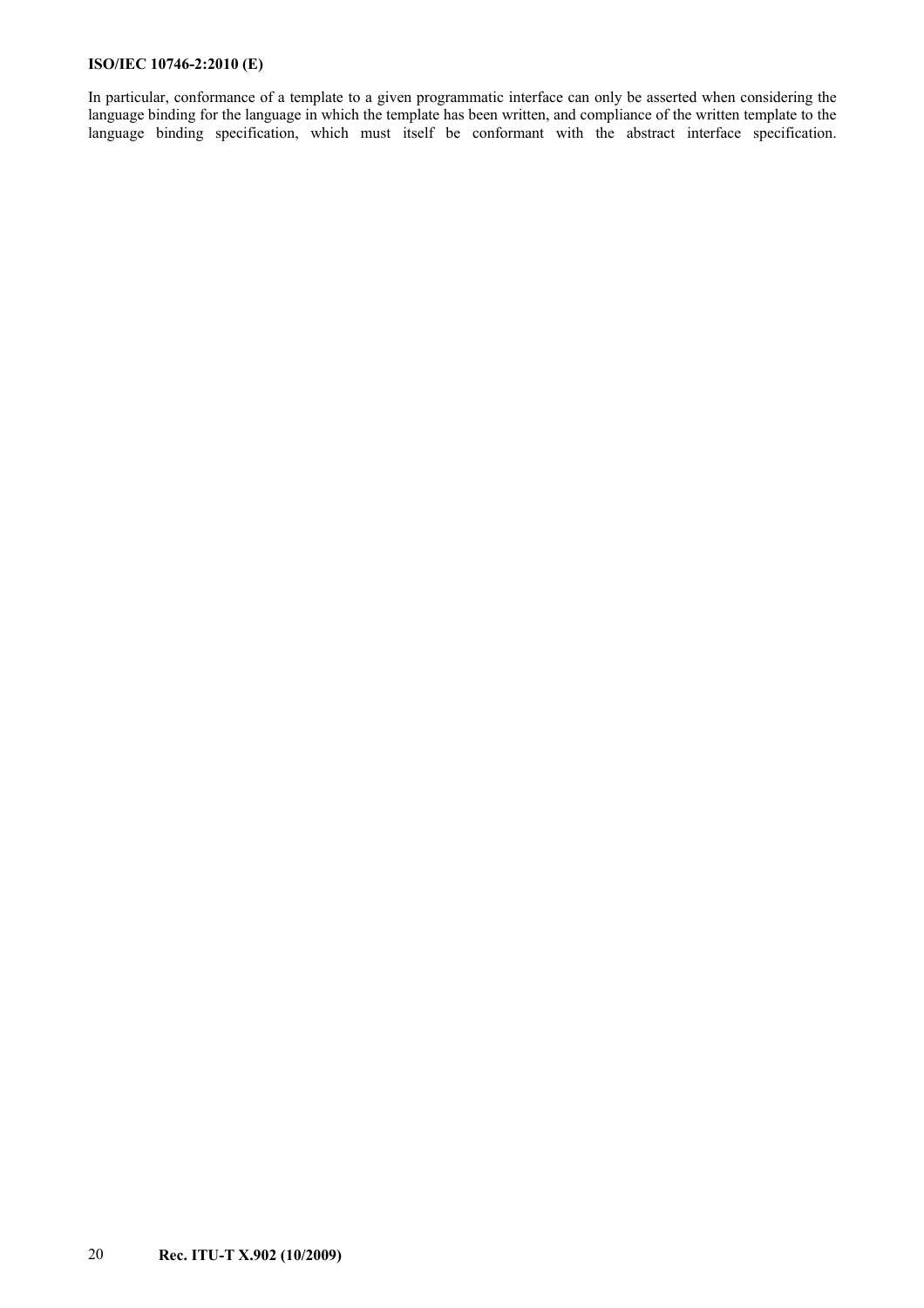# **Index**

NOTE – Associated with each index entry is the clause or subclause where the index entry is defined.

<X> Domain, 10.3  $<$ X $>$ Group, 10.1 <X> Pattern 9.8 <X> Template, 9.13 Abstraction, 6.3 Action, 8.3 Action signature 9.14 Activity, 8.6 Application management, 14.1 Architecture (of a system), 6.6 Atomicity, 6.4 Base class, 9.24 Behaviour (of an object), 8.7 Behavioural compatibility, 9.4 Binding behaviour, 13.5.1 Binding precondition, 13.5.3 Binding, 13.5.2 Chain (of actions), 13.1.1 Class (of  $\langle X \rangle$ s), 9.10 Client object, 13.4.5 Coerced behavioural compatibility, 9.4 Communication management, 14.2 Communication, 8.9 Compliance, 15.1 Component 9.26 Composite object, 9.2 Composition, 9.1 Configuration (of objects), 10.2 Conformance point, 10.7 Consumer object, 13.4.4 Container (for a component), 9.27 Contract, 11.2.1 Contractual context, 13.2.3 Creation (of an  $\langle X \rangle$ ), 9.18 Data, 3.2.6 Decomposition, 9.3 Deletion (of an  $\langle X \rangle$ ), 9.20 Derived class, 9.24 Distributed processing, 3.2.1 Distribution transparency, 11.1.1 Dividing action, 13.1.4 Enabled behaviour, 13.2.2 Entity, 6.1 Environment (of an object), 8.2 Environment contract, 11.2.3 Epoch, 10.5 Error, 13.6.2 Establishing behaviour, 13.2.1

Event, 8.4 Event notification, 8.4 Factory (for an object), 9.25 Failure, 13.6.1 Fault, 13.6.3 Forking action, 13.1.5 Head action, 13.1.7 Identifier, 12.2 Information, 3.2.5 Initiating object (with respect to a communication), 13.4.1 Instance (of a type), 9.21 Instantiation (of an <X> template), 9.16 Interaction point, 8.12 Interaction, 8.3 Interchange reference point, 15.3.4 Interface signature, 9.15 Interface, 8.5 Internal action, 8.3 Interoperability 9.5 Interworking reference point, 15.3.3 Introduction (of an  $\langle X \rangle$ ), 9.19 Invariant, 9.28 Isochronicity, 11.3.2 Joining action, 13.1.3 Liaison, 13.2.4 Location in space, 8.10 Location in time, 8.11 Managed role, 14.4 Management information, 14.3 Management notification 14.6 Managing role, 14.5 Migratability, 15.4.2 Model, 7.3 Name resolution, 12.8 Name space, 12.3 Name, 12.1 Naming action, 12.5 Naming context, 12.4 Naming domain, 12.6 Naming graph, 12.7 Natural behavioural compatibility, 9.4 Notation 7.5 Object, 8.1 Obligation, 11.2.4 ODP standards, 3.2.2 ODP System, 3.2.4 Open Distributed Processing, 3.2.3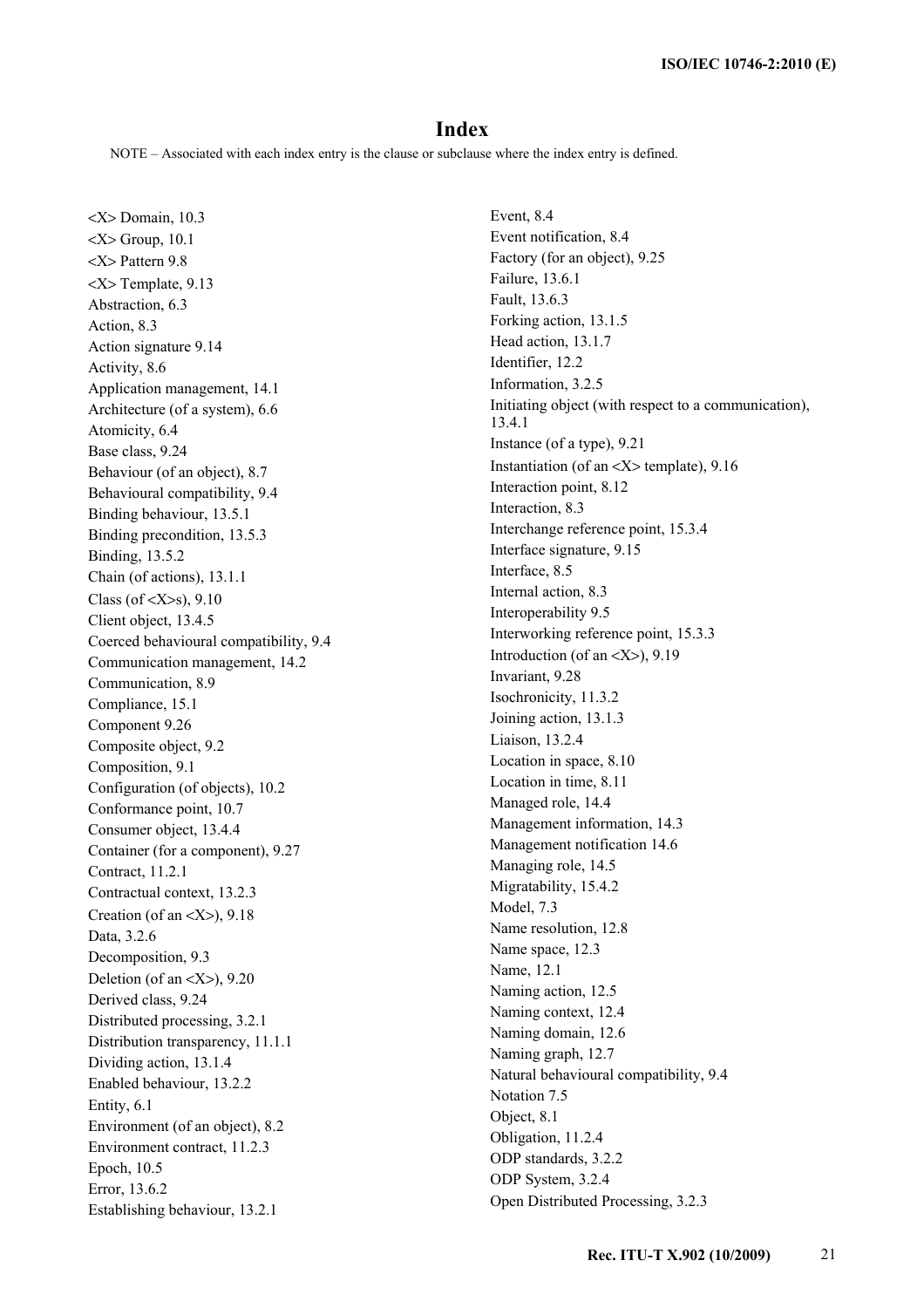Perceptual reference point, 15.3.2 Permission, 11.2.5 Persistence, 11.3.1 Policy envelope 11.2.11 Policy declaration 11.2.9 Policy setting behaviour 11.2.12 Policy value 11.2.10 Policy, 11.2.8 Portability, 15.4.1 Postcondition, 9.30 Precondition, 9.29 Producer object (with respect to a communication), 13.4.3 Programmatic reference point, 15.3.1 Prohibition, 11.2.6 Proposition, 6.2 Quality of Service, 11.2.2 Reference point, 10.6 Refinement, 9.6 Relation 8.13 Relationship 8.14 Responding object, 13.4.2 Role, 9.17 Rule 11.2.7 Sentence, 7.2

Server object, 13.4.6 Service 13.3.1 Spawn action, 13.1.6 Specification 7.4 Stability, 13.6.4 State (of an object), 8.8 Subactivity, 13.1.8 Subclass, 9.12 Subdomain, 10.4 Subtype, 9.11 Superclass, 9.12 Supertype, 9.11 System, 6.5 Template class (of an <X>), 9.23 Template type (of an <X>), 9.22 Term, 7.1 Terminating behaviour, 13.2.5 Thread, 13.1.2 Trace, 9.7 Trading, 13.5.5 Type (of an  $\langle X \rangle$ ), 9.9 Unbinding behaviour, 13.5.4 Viewpoint (on a system), 3.2.7 Viewpoint correspondence 3.2.8